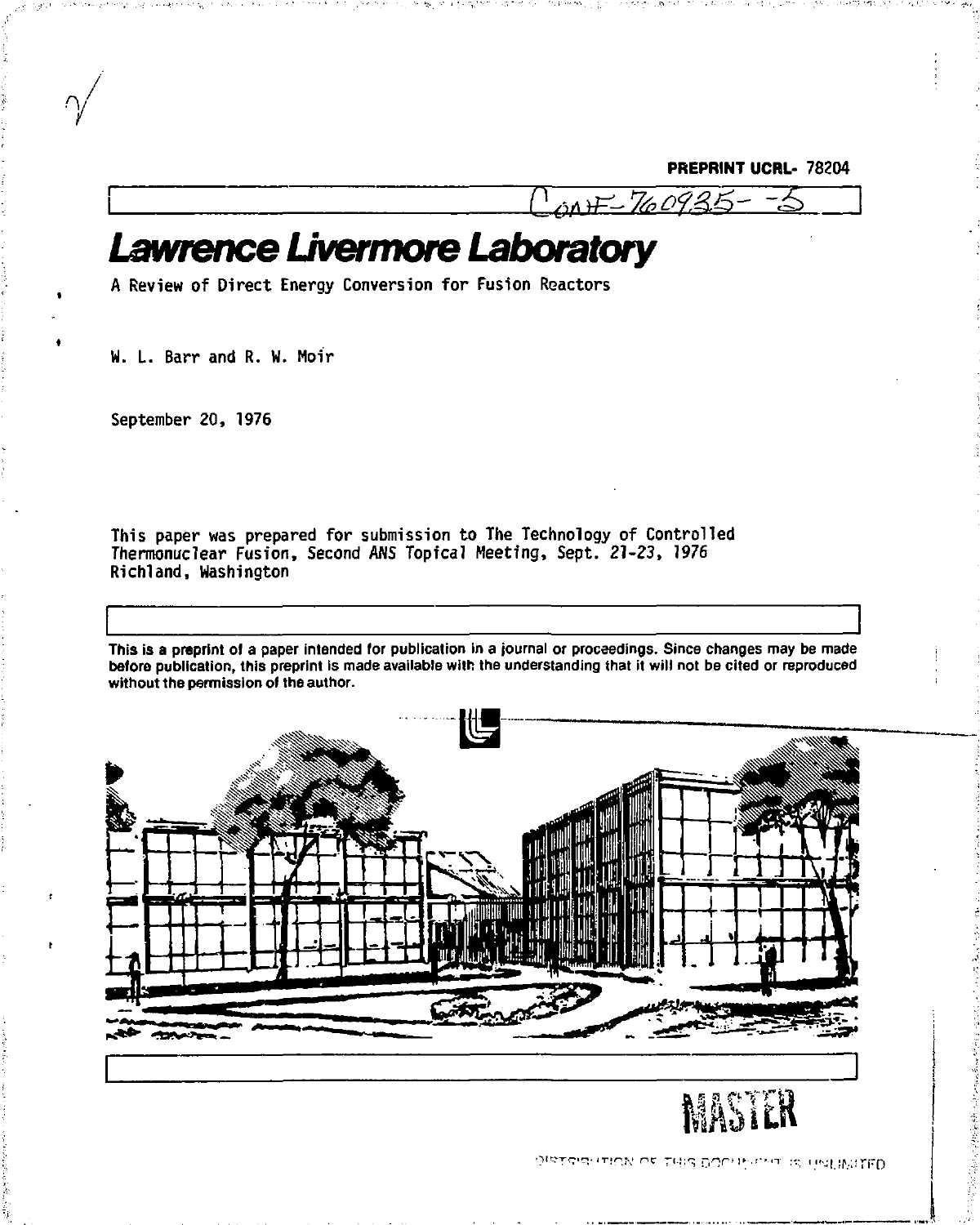A REVIEW OF DIRECT ENERGY CONVERSION FOR FUSION REACTORS\*

W L. barr and R. W. Hoir

LAURENCE LIVERMORE LABORATORY, LiVERMOR1 CALIFORNIA

The direct conversion to electrical energy of the energy carried by the leakage plasma from a fusion reactor and b' the ions that are not converted to neutrals in a neutral team inject r is discussed. The conversion process is electrostatic deceleration and direct particle collection as distinct from plasma expansion against a time-varying magnetic field or conversion in an EXB duct (both MHD). Relatively sii.iple 1-stage plasma direct converters a- - discussed wnich can have efficiencies of about 50 . More compl / and costly li'ieasured in S/kW) 2-, 3-, 4-, and 22-stage concepts *:e* been tester at efficiencies approaching 90%. Beam direct converte > have been tested at IS keV and 2 kW of power at 70 + 2 efficiency, and a test of a 120-keV, 1-MU version is being prepared. Designs for a 120-keV. 4-MW unit are presented. The beam airect converter, besides saving or; power supplies and on beam dumps, should raise the efficiency of creating a neutral beam from 40 without direct conversion to 70 with direct conversion for a 120-keV deuterium beam. The technological limits determining power handling and lifetime such as space-charge effects, heat removal, electrode material, sputtering, blistering, voltage holding, and insulation design, are discussed. The application of plasma direct converters to toroidal plasma confinement concepts is also discussed.

## INTRO.J-JCT I0;j

Tne first significant fusion reactor application of electrostatic direct energy conversion was a concept put forth by Post to dpply the idea of a linear periodic focused accelerator in reverse.  $(1)$  The exhaust or leakage plasma from a mirror reactor was magnetically guided, expanded, and transformed into a thin fan shape {see Fig. 12). This process both reduced the plasma to a thickness of order one debye length and converted random motion to directed motion. Next, the electrons **\*Work performed under the auspices of the**  U.S.E.R.D.A. under Contract No.W-7405-Eng-48.

were separated from the ions by a transverse magnetic field with the help of a negative electrical barrier (which is possible becaus» the fan thickness is of order a Debye length). Next, the ions were decelerated and collected on various electrodes (22 electrodes) at potentials near the kinetic energy of the ions. The electrons were collected at low (ground) potential and formed the return current from the ion collector stage. This concept has been successfully tested at over 90' efficiency with a steady-state plasma source. Simpler concepts based on

*&* 



The Cauding :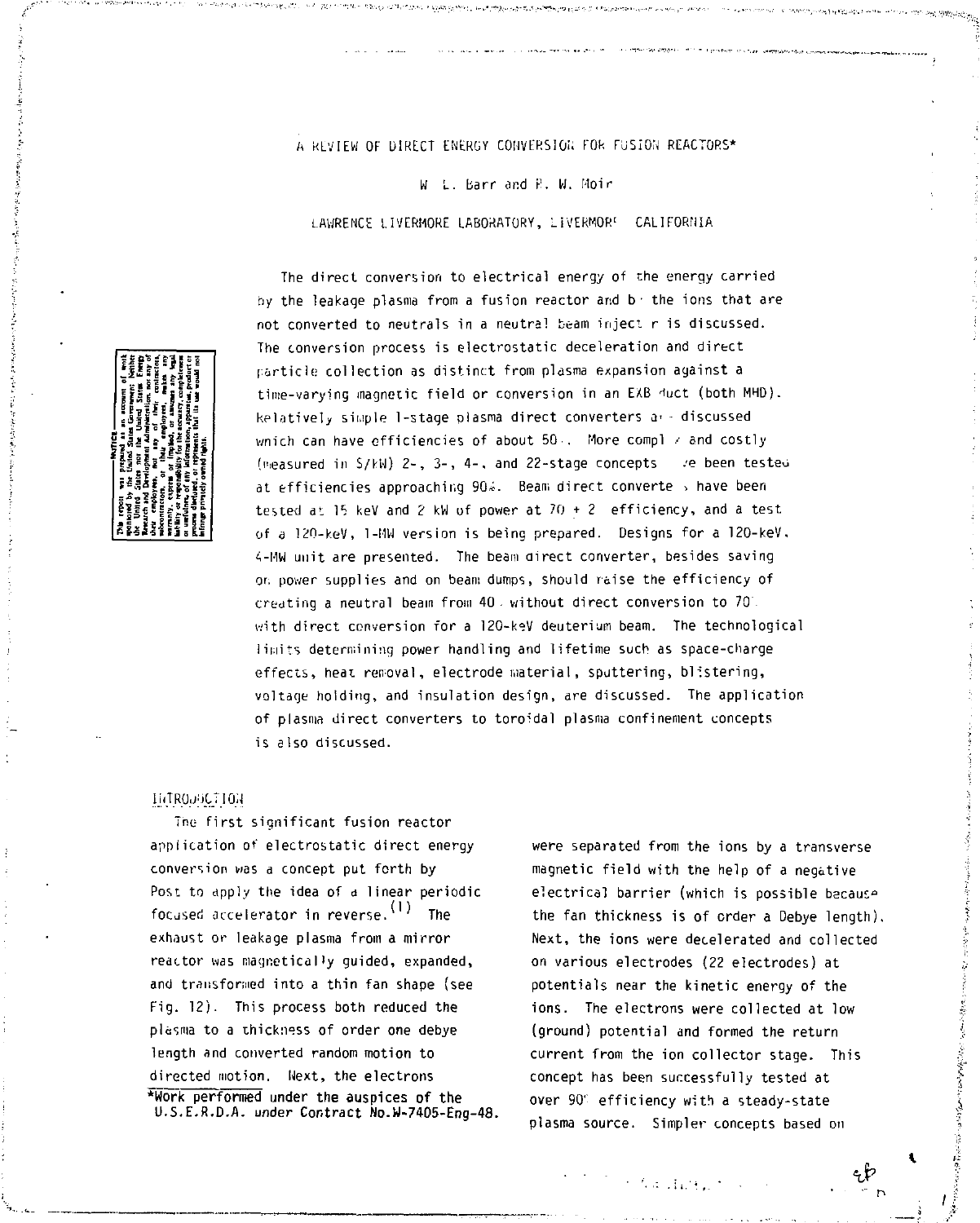called Venetian blind direct converters,  $\binom{2}{3}$ which have lower efficiency but also much which have lower efficiency but also much<br>lower costs (S/kW). A 4-stage concept<sup>(3)</sup> triode, tetrode, etc. vacuum tubes have resulted in 1-, 2-, etc. stage concepts, seems to have many of the advantages of the previous two.

More recently, attention is turning to the application of direct conversion to neutral-beam injectors to increase their efficiency (i.e. to reduce power consumed), to reduce the power supply requirements, and to ease the design of the charged particle beam dump. We have developed and tested a so-called in-line beam direct converter concept<sup>\"/</sup> where the neutrals created from accelerated ions in a charge-exchanged cell continue through the "in-line" direct converter electrodes. The ions which are not converted to neutrals however are decelerated and caught on these in-line electrodes.

In this paper, we discuss the beam direct converters, the plasma direct converters, technological problems, and application of plasma direct converters to toroidal reactors (tokamak and reversedfield mirror reactors).

## BEAM DIRECT CONVERSION

To efficiently produce neutral beams for fusion reactors, the energy carried by the unneutrali.ed portion of the ion beam may have to be recovered in a direct converter. Neutral beams are produced by passing an accelerated ion beam through a gas cell where a fraction is neutralized by charge exchange, but a significant fraction is not. When a beam of 100-keV  $D^+$  is passed through the optimum thickness of  $D_2$  gas, about half of the beam power remains unneutralized. At higher energies, the unneutralized fraction becomes even

greater. It is therefore necessary to recover this power if the injector is to be efficient. The ions can be magnetically deflected into a beam dump from wnich power can be recovered thermally, but the direct recovery of electrical power is more efficient and can allow a nore compact design.

The first bear direct converter concept involved magnetic deflection and then recovery in an immersed-orid direct converter. <sup>(5)</sup> This converter type was tested steady state at 20 keV and 200 W/cm<sup>e</sup> in a series of experiments in  $1970$ .  $(4)$  The problem with the magnet was that the packing of a large array would be difficult. A concept of immersed grids in an in-line direct converter was developed by Fumelli. This in-line concept solved the packing problem and resulted in a compact beam line, but beam interception on the grids severely limited the beam power density times pulse time, and for steady state the power was extremely limited (few hundred W/cm **In 1974, an in-line. nonintercepting electrode converter was proposed. (4) Designs and computer Simula)**  the nonintercepting concept was made. lations using the DART code were then done''' and a comparative analysis of the immersed-grid concept of Fumelli's and Analytical and computer studies of both the immersed-grid and noninterceptingelectrode concept were reported on in 1975 by Raimbault.  $(9)$  The nonintercepting converter can handle much higher power densities than the immersed-grid concept, **but** the product of beam thickness and current density is somewhat restricted as discussed below. To overcome this limitation, we propose to divide the beam into two blankets. Raimbault has recently  $(10)$ proposed an interesting concept employing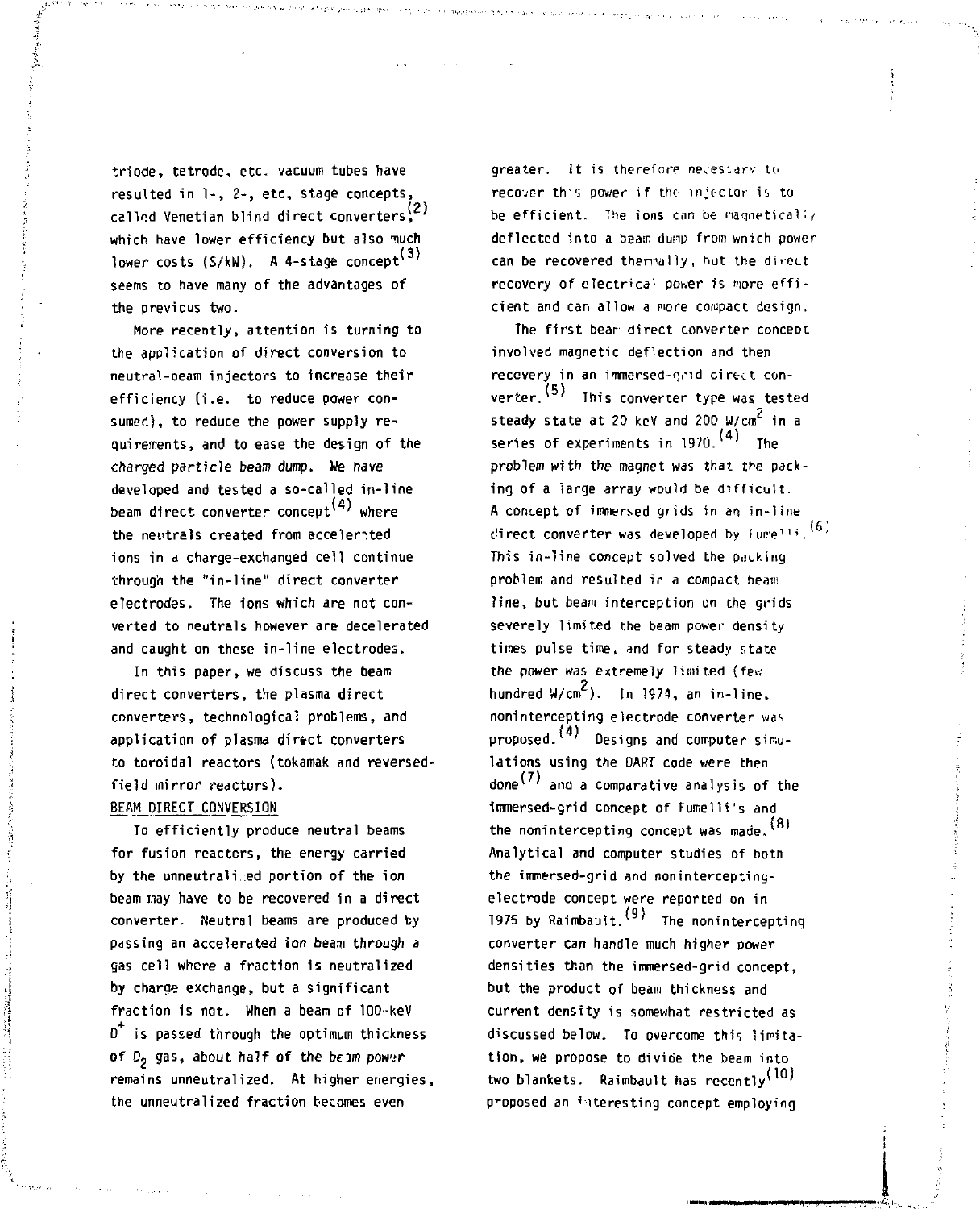**aspects of both immersed-grids and nonintercepting electrodes that promises to raise the beam thickness and power density both.** 

Principle of the Nonintercepting Concept

**The nonintercepting beam direct con- (41 verter1 makes use of the fact that the space charge of an unneutralized ion beam will cause the beam to diverge. By stopping the neutralizing electrons with an applied negative potential, most of the ions can be caused to leave the fastatom part of the beam and be collected on appropriate electrodes. The neutral (atom) component of the beam is not affected. Figure 1 shows a cutaway view of an injector system1 ' with this type of direct converter, ions are extracted from the source, accelerated to 120 keV, and passed through a gas cell where** *1\%*  **of the 0\* ions are converted to D° atoms at 120 keV. (The neutralization would be 43\* efficient if the cell were** *mry*  **long). The gas cell is cooled to reduce the flow of gas into the direct converter region where the gas pressure is kept below 10"<sup>2</sup> Pa (8 x 10"5 Torr) by baffled** 



**Fig. 1 A 120-keV neutral injector with a beam direct converter to recover power from unneutralized ions.** 

**cryopumps. Higher pressure than this would result in an unacceptably high density of cold ions which would be accelerated into the negative electrode.** 

**The negative electrode is watercooled and is held sufficiently negative (-15 kV) to prevent the electrons produced in the neutralizer cell from reaching the positive electrodes. The positive electrodes are also water cooled and are oriented so that they intercept as much of the diverging ion beam as possible. They** *ire* **held at high positive potential (about +110 kV here) that is adjusted to maximize the recovered electrical power. Another water-cooled negative electrode prevents backstreaming electrons from reaching the ion collectors.** 

**There is a complication due to the fact that existing ion sources produce not only the desired ions (usually 0\*), but "lso several other species (such as**   $\mathbf{0}_2^{\dagger}$ ,  $\mathbf{0}_3^{\dagger}$ ) that break up in the neutralizer. The result is that at 120 keV, about 20% **of the ion current at the direct converter (10S of the ion beam power} is in halfenergy ions, and about** *8%* **of the ion current (3\* of the ion power) is in onethird energy ions. These fractional energy ions are turned back by the high positive potential in the collector region and are caught on the curved collector which is at ground potential. The purpose of the curved collector is to prevent the fractional energy ions from striking and heating the LN-cooled baffles near the cryopanels.** 

**Calculated Ion trajectories are shown in Fig. 2 for both full-energy (120-keV) ions and half-energy ions. The collector in this case was held at 110 kV. The calculations were done in two dimensions**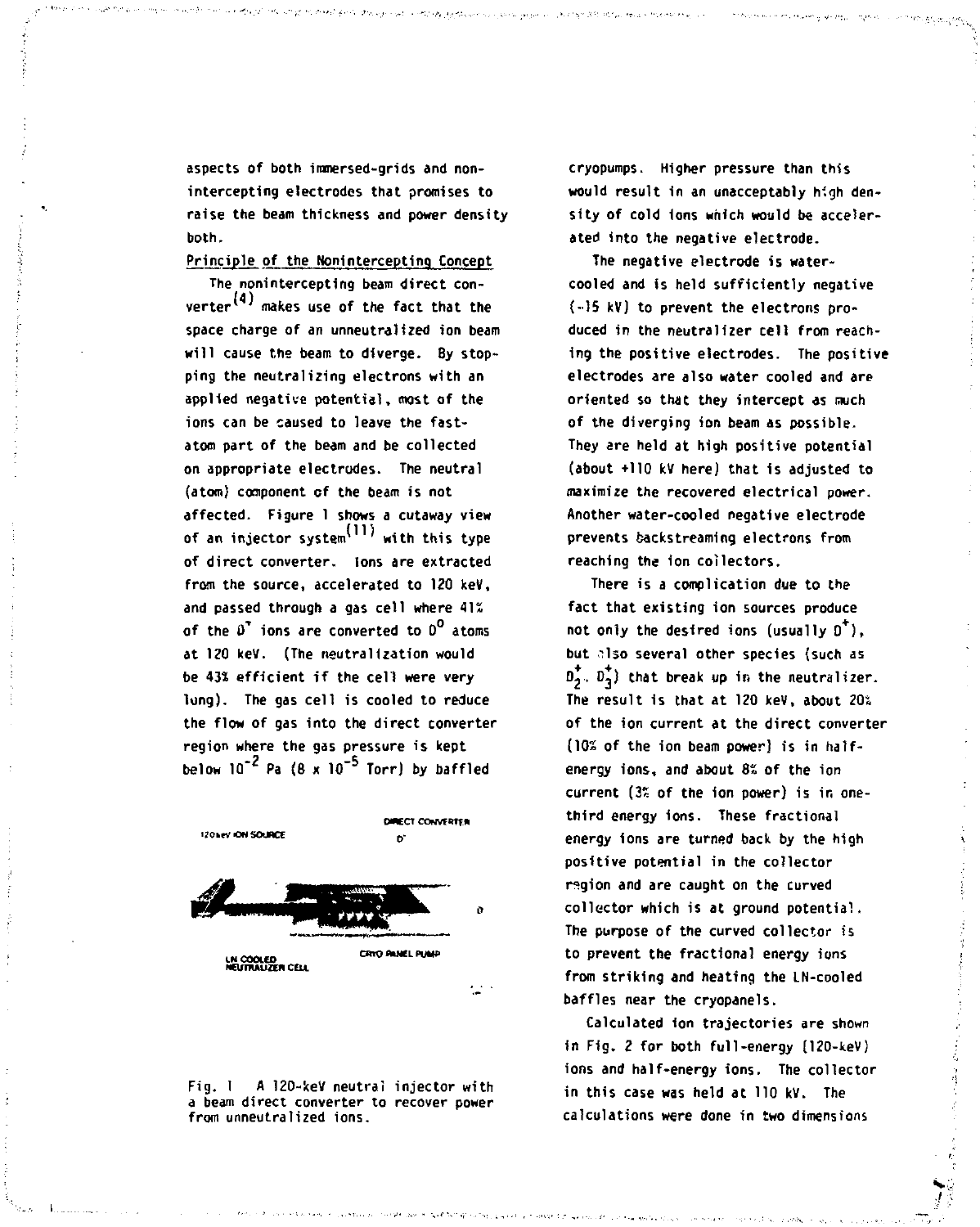

**Fig.** 2 **Computer simulation** of a bean **direct converter at** !7 **A/\*** of !20-».eY L)<sup>+</sup>. **Total length** is **1.0** m: (a) full energy, (b) half energy, and {c} equi-<br>potentials.

**with the DART**<sup>(12)</sup> computer code, which **calculates ion trajectories in the applied potential plus the self-consistent space-charge potential of the ions and electrons. Vacuum potential due to the specified electrode geometry and voltages is first calculated using an over-relaxation technique. Ion trajectories are then calculated for that potential in** *order* **to get a first approximation to the space charge of the ions. Two groups of electrons are then added,** each with a Maxwell**-Boltzmann (H-B)** density **distribution.** The **primary electrons that neutralize the incoming ions** *&r?* **included only on the entrance side of the first**  minimum in potential **with** a H-B referenced **to ground potential. Secondary electrons** 

produced at the positive ion collector. are included everywhere with a 8-8 referenced to the collector potential. The cumbined potential, vacuur plus spacecnargo. is recalculated .md the electron **density is recalculated. This** process **is repeated until there is no further**  cnange, and then the entire process is repeated until there is no further change.

In  $\overline{f}$ ig.  $\overline{f}$ , the current density profile is Gaussian (e<sup>re cyar</sup>, a *i*,i*3* (m), and both groups of electrons have a temperature  $\mathcal{U}_n = 3!$  eV. Both groups  $\mathfrak{gl}$  electrons have important effects. Primary electrons prevent the blowup u" the ion beam until the electron density is reduced *by* the negative potent ia1.. Secondary electrons limit the buildup of the potential raximum invide the collector to a few kl<sub>e</sub> above collector .<br>. voltage. For this reason, secondary electrons allow the collection at high potential of a much higher density ion beam than would lie possible otherwise.

Secondary electrons are also produced at the negative electrodes. Ihe space charge of these energetic electrons is negligible, out their *c-jrrent and* power may not oe. Their trajectories are calculated to determine the loss in direct converter efficiency.

/ilthough a finite amount of space charge is necessary for efficient recovery, too much space-charge produces unacceptable losses. To stop the electrons, the negative electrode imist be 3ble to produce *a*  negative potential even in the presence of the positive space charge. An increase in beam density requires an increase in the applied negative **voltage,**  and simultaneously produces greater divergence of the beam once the electrons are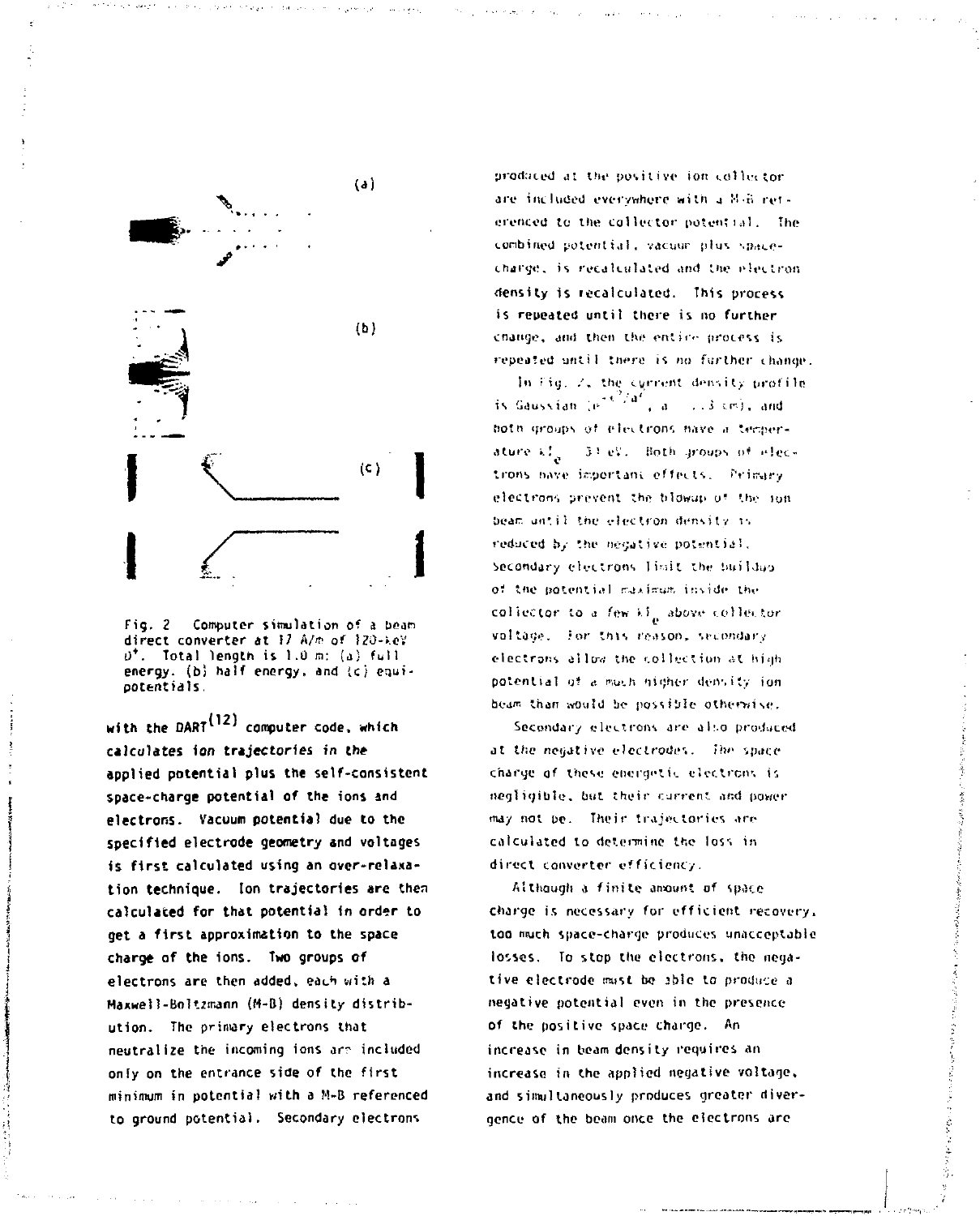**turned back. The power loss at the negative electrode thus increases with increased beam density, and the efficiency of the direct converter decreases. An approximate scaling law for the efficiency can be derived by assuming that the ions are collected when the outermost part of the beam is deflected through a 45 angle. The analysis shows that, for a parabolic density profile, the direct converter efficiency • scales with ion density and energy as:** 

 $\cdot$   $\cdot$   $\cdot$   $\frac{1}{0}$  - k(.<sub>p</sub><sup>2</sup> (d/L). Here.  $\frac{2}{n}$  =  $nq^2/\frac{1}{n}$ <sup>N</sup> is the square of the ion plasma frequency, d is the thickness of the beam, and  $\leq$  is the time required for an ion to go a distance L. The scale length L is defined by  $W_0 = qE L$ , where  $W_0$ is the ion energy, and E is the applied retarding electric field between the collector and the negutive electrode. **Ghen n. the central beam density in a** Barabolic profile, is expressed in terms **parabolic profile, is expressed in terms of beam current 1. the scaling displays**  the expected  $I + w_0^{3/2}$  at constant  $\cdot$ :

$$
= 0 - k \binom{3}{4} \sqrt{\frac{M}{2q}} \frac{(1/h)!}{(W_0/q)^{3/2}} ,
$$

**where h is the width of the beam and H is**  the ion mass. The constants k and  $n_0$  are **determined by trajectory calculations. The best fit to results at high current**  were  $v_0 = 1.0$  and  $k = 0.11$  for a flat**topped beam profile. Calculations have also been done for a Gaussian profile. In that case,** *-,0* **is smaller than in the flat-topped case because more of the beam power is concentrated in the center of the beam where recovery is poor. For the**  Gaussian profile,  $v_0 = 0.9$  and we assume **k \* 0.11 as before, although k has not been studied in this case.** 

**In practice, the efficiency** *••%* **not as good as this simple scaling predicts. The fraction of the beam that is made up of fractional-energy ions is lost in the present designs. Part of these fractionalenergy ions strike the negative electrode and produce secondary electrons, some of which reach the collector. These effects**  *are* **peculiar to the particular ion source that is used since both the relative currents and the current profile are different for different sources.** 

**We have experimentally tested a beam**  direct converter of this type.  $(13)$  A **steady-state MATS-II1 ion source was masked to produce a slab beam 15-ran thick and 60-mm wide consisting rosily of H ions. The ion energy was varied over the range from 10 keV to 15 keV, and the full-energy ion current varied from about 50 mA to 130 mA. 5ince the ion current from the source varies as**  W<sub>r</sub> 3/2, we expected and found the same  $efficiency$  at all beam energies.

A photograph of the direct converter is shown in Fig. 3. The device was constructed from molvbdenum and was cooled by radiation only. When the voltages



**Fig. 3 Photograph of a scaled direct**  converter tested at 2 kW of 15-keV H<sup>\*</sup>. **Efficiency is 70i.**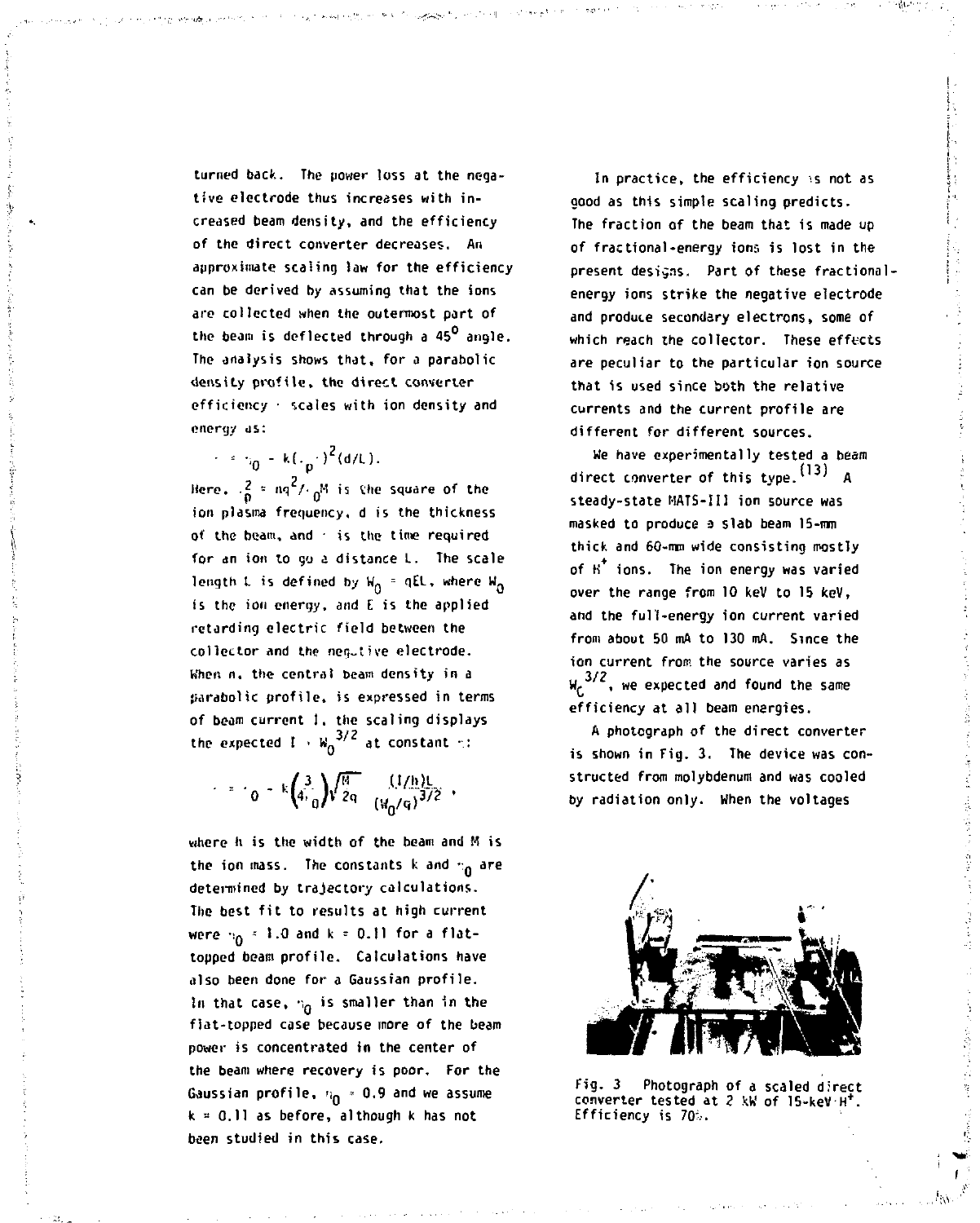**are varied, the various electrodes range from warm up to white hot. At the optimum setting, the collector is only dull red since most of the power is recovered electrically.** 

**The efficiency was determined by measuring the currents and voltages at all electrodes and by measuring the ion tsam power with a calorimeter. The calorimeter can be seen in its retracted position in the photo. By recording the total beam power transmitted through the direct converter with no applied voltages and also with voltages set to stop all ions, th<? neutral component of the beam could be subtracted out to give a measure of the total incident ior, beam. The currents to the different electrodes were measured as the voltage at the collector electrode was varied from zero up to above the source voltage. Maximum recovered power, and hence maximum efficiency, occurred at about 0.98 of source voltage. Measured efficiency was typically n = 0.70 <sup>+</sup> 0.02 for the total ion beam, including the -20\* of bean- \_u>'»ent in half-energy protons.** 

**Figurs \*** *•>•• t%* **a plot of the measured currents t.: ihe positive collector and to both nega--** *:* **electrodes versus the voltage applied to the collector. The negative electrodes were both held at -3 kV, the source voltage was 12 kV, and the total ion beam power was 1150 W as measured with the calorimeter. At 11.8 kV, the collected power reached a maximum of 1050 W, and the drain on the negative power supply was 48 W. Therefore, in this case the efficiency was** 

 $\frac{1050 - 48}{1450} = 0.69$ .





**The 1450 H includes the half-energy ions whose effect can be seen at about 6 kV in Fig. 4.** 

**A larger version of this direct converter is being constructed and will be tested on the Lawrence Berkeley Laboratory's 120-keV test stand. The direct converter is designed to recover the 800-kW (6.75-A), 1/2-s pulse of full-energy 0 ions. The direct converter will be located about 5 m from the 10-cnt-square source, where the beam profile is Gaussian with an elliptical cross section. The computer calculations indicate that the highest heat load on the collector will occur when the collector is at; ground potential**  and the negative electrodes are at their **-15 kV operating potential. Then, most of the ions diverge and strike the**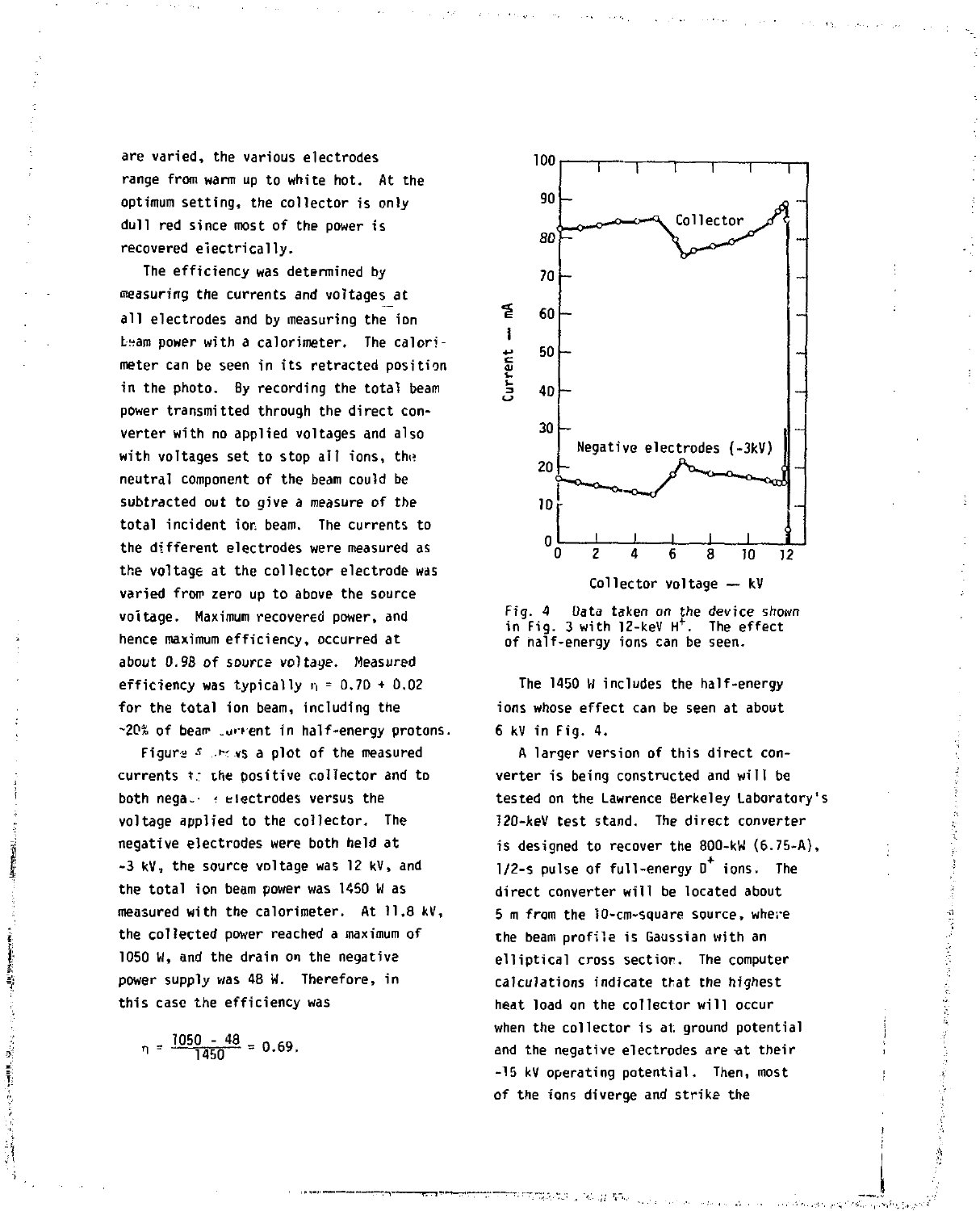**collector with their full kinetic energy. The ion power will be distributed rather uniformly over the collector surface, so that the power density is calculated to 2 be less than 200 W/cm everywhere on the collector. The collector structure is shown in Fig. 5. The electrodes are all made of water-cooled copper and are nickel plated to reduce sputtering.** 

**All electrodes and apertures have elliptical cross sections to follow the contour of the beam power density. The first aperture is the smallest, with major and minor diameters of 36 cm and 9 cm, respectively. At maximum power and best focus, the beam power density strik**ing the aperture will be 500 W/cm<sup>2</sup>. The **aperture has a tungsten insert to allow for less than optimum focus and alignment. Total power density (neutrals plus ions) at the center of the beam will be 37 kW/**   $cm<sup>2</sup>$  .



Fig. 5 A direct converter being built **Fiiy. 5 A direct, converter being built to recover 800 kW of 120-keV D <sup>+</sup> .** 

**The recovered power will net be used, but will be dissipated in a variable resistor that, will be adjusted to give the desired voltage at the collector. All high-voltage caoles will be kept short to reduce the stored energy that could be dissipated in a spark. Diagnostics will be electrical and also calorimetric. Testing is expected to begin in November of this year.** 

**In anticipation of favorable results from these tests, a preliminary design is being developed for a direct converter to be used on the injectors for the TFTR (Tckamak Fusion Test Reactor). He are assuming that the ion sources will be 10-cm x 40-cm versions of the 10-cm square source being developed in Berkeley. The power density at the direct converter will be higher on TFTR than in Berkeley because of the larger source. However, the more important difference is due to the shorter distance between the direct converter end the source on TFTR. There, the 4-HW beam of unneutralizea ions will have nearly a flat-topped profile and will be the full 10-cm thick. The space charge potential at the center of the beam after the electrons are removed will be more than 50 kV, requiring about 80-kV negative voltage on the negative electrode to penetrate in order to stop the electrons.** 

**Such \* high negative potential is not practical because of the power loss and because of the danger from sparking. One possible solution is to reduce the beam height to 5 cm, which would reduce the required negative potential to about -20 kV. This, unfortunately, would reduce the output of each beam by a factor of 2, which could be made up by doubling the number of beams. Another**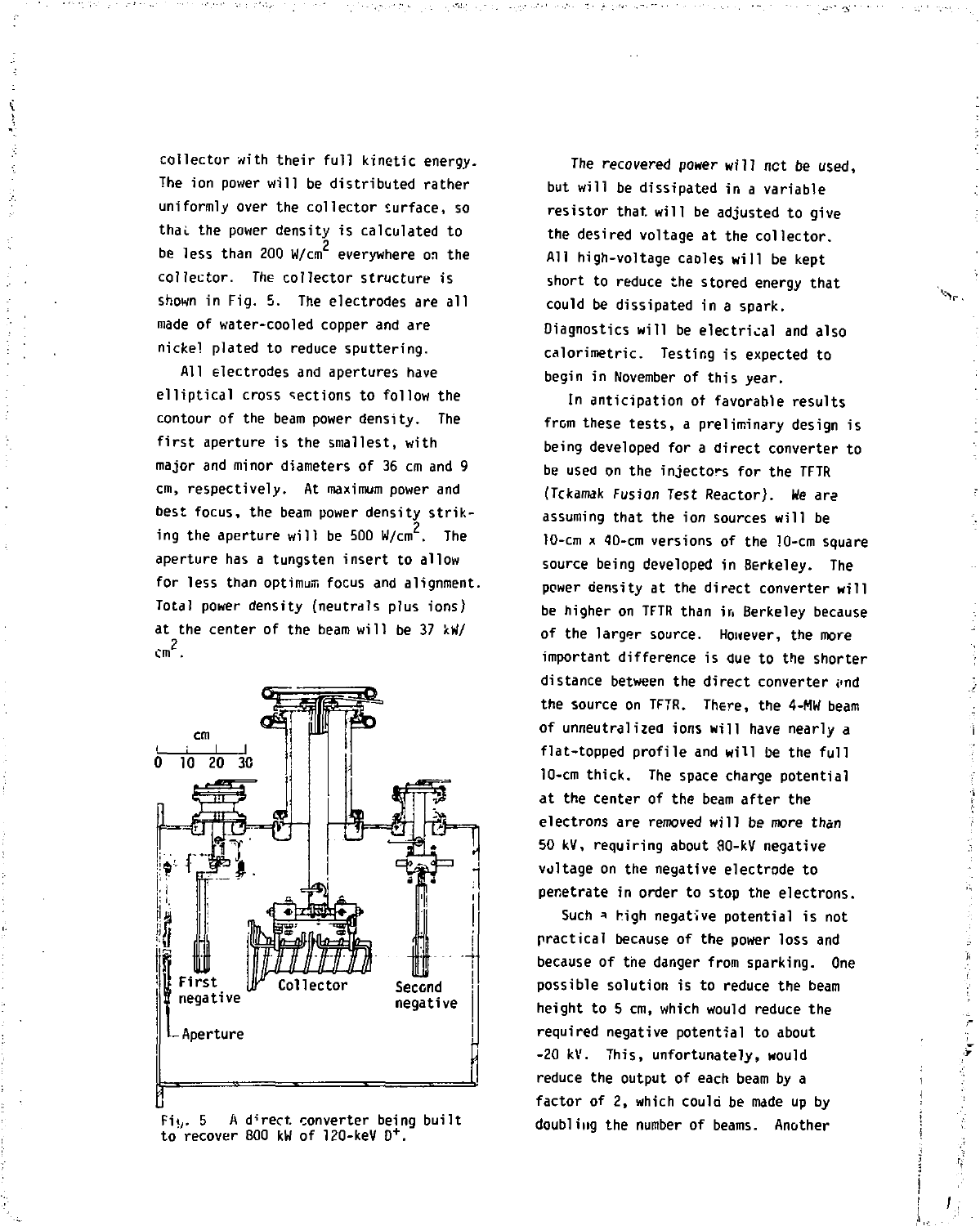**possible solution to the problem is to modify the source to produce a shadow down the center of the beam. The negative electrode in the direct converter could then have a web in the shadow. This effectively halves the beam thickness and reduces the space charge potential to one fourth of what it was. Figure 6 shows some trajectories run in this geometry. Those ions, especially the fractional-energy ions, that pass close to the web** *ire* **strongly deflected and appear to be the most serious problem with this scheme.** 



**Fig. 6 Calculated trajectories (a) and equipotentials (b) for 90 A/m of**  120-keV D<sup>+</sup> with central shadow.

## Principle of the Immersed-Grid Beam **Direct Converter**

**The idea is to direct the ion beam through a rugged but sti11 tenuous grounded grid (cathode). To reFlect electrons with a similar grid which is**  held at a potential about 3 kT<sub>e</sub>/e nega**tive (central grid) and to then decelerate the ions with a positive collector (plate) at a potential approaching but somewhat below the beam energy. The grid set can either bt in-line or the ions can be** 

**magnetically deflected into the beam recovery unit. This concept has been discussed at some length in Ref. 4. where experiments done in 1970 at 20 keV and 2 200 W/cm were reported. Further analysis was presented in Ref. 8. In this reference, is developed a fairly fundamental power limit. For example, with the inline immersed grid concept being pursued**  by Fumelli and Coworkers, <sup>(6)</sup> the grids *are* **sufficiently small that for pulse**  durations of interest ( 1 ms) the temper**ature is uniform across tne grid diameter, in that case, for ribbons 0.1-imi by 1.0-mm made of molybdenum, a powev density times 2 pulse length of 500 W-s/cm will raise the grid from 300 K to 2200 K, where thermionic emission losses will exceed the recovered power. This value o<sup>f</sup>** 500 W-s/cm<sup>2</sup> corresponds to a power den $s$ *itv*  $\sigma$ <sup>f</sup> l  $k$ W/cm<sup>2</sup> for 0.5-5 pulses, whereas the 120-keV converter at 4 MW **whereas the !20-keV converter at 4 Hi-; discussed above is designed to operate**  at 10 kW/cm<sup>2</sup> for 0.5 s, and quite possibly **ould go to steady-state operation. At steady state the power density is either limited by thermionic emission from**  immersed grids to about 50 W/cm<sup>2</sup> or by **the convective cooling limit of possibly 2 as high as 2 kW/cm . The low limits on power densities and pulse lengths for immersed grids are the effects which led us towards the nonintercepting-grid beam**  direct converter conrepts.

#### **PLASMA DIRECT CONVERSION**

**Another type of direct converter is required to recover the power from the ions that leak out from e magnetically confined plasma. In a mirror fusicn reactor, only a small fraction of the injected beam power results in fusion before it escapes out the mirrors. It** 

**Services** Conserva-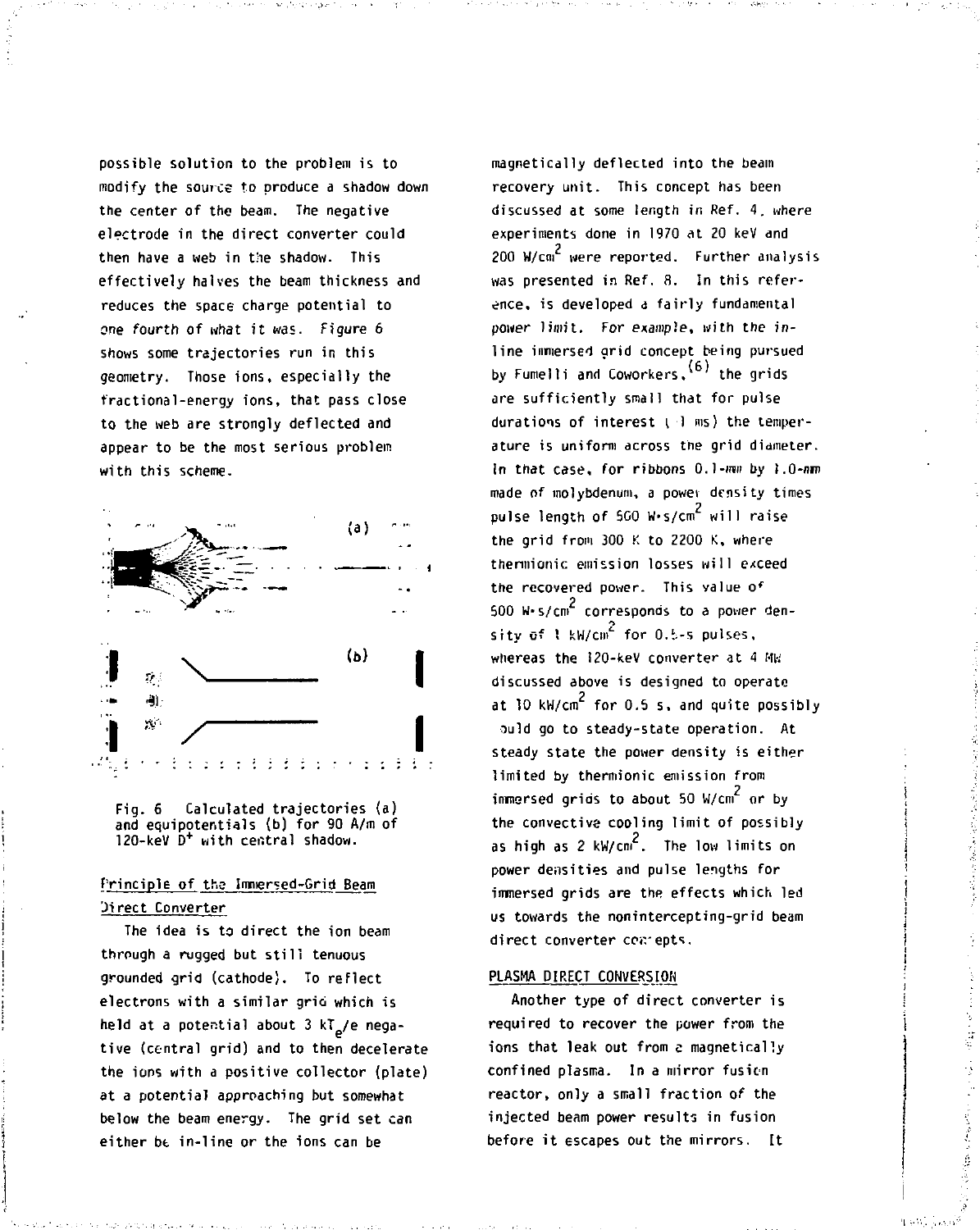is therefore important to the overall Afficient: to recover this power, just us it is inpurtant to recover the unneutralized ion power in the injectors.

The functions of the direct conversion process can be seen by following a typical particle. A fuel ion will move back and forth between mirror points in the reactor until the particle diffuses hy i'.ouloinb '.oil is ions into the loss cone Then it passes over the maximum field ! IS T<sub>1</sub>, where its energy is essentially transverse to B. As it moves outwardly in the expander, whose field may drop to -i few hundred -jauss, the perpendicular '•fiery; will drop linearly with B according to the principle of adiabaticity !W:'BJ const, so that, by the conservation o' total energy, the velocity, which started out perpendicular to B is now nearly parallel to  $\vec{\theta}$ . Therefore, the o/pander serves two purposes: it produces  $a$  directed beam of ions, and it reduces the current and power densities in the be an:

Plasma direct converters can be divided into two general types according to whetner the electrons are separated out magnetically or electrostatically. For magnetic separatic.i, the plasma is guided and expanded magnetically into a thin slab from which the magnetic field, and hence the electrons, can be abruptly diverted. The ions continue on with only a slight deflection if the expansion resulted in a sufficiently weak field. For electrostatic separation, the plasma stream is expanded in two dimensions to produce directed notion and to reduce the power flux to a level (~100 W/cm<sup>2</sup>) where immersed grids can be used to reflect the electrons. The fate of the electrons

is different in the two types of separation. With magnetic separation, the electrons are removed from the beam and can be collected, while an immersed negative grid simply reflects the electrons without disposing of them. The sink for tne electrons in this case is provided *by* a grounded grio which precedes the negative grid in the beam line and establishes ground potential.

I\_rnmer\_sed-c[r\_id plasma direct *converter* 

The average energy of the electrons hitting the grounded grid is slightly less than kT<sub>e</sub>. A numerical method using a random-walk technique is being developed and can be used to calculate the electron energy more precisely. The loss of the electron power is small if kT<sub>e</sub> is much less than the mean energy of the escaping ions.

The simplest direct converter of the immersed-grid type has only one collector stage. Figure 7 shows a 1 stage direct converter module. The first grid is grounded, and the second one is held at a negative potential equal to about -3 kT\_/e to stop nearly all (l-e<sup>-3</sup> 95 ) primary electrons. High-pressure helium at about 1000 K is used to cool the grounded grid so that the electron and the intercepted ion power can be recovered in a thermal cycle. The negative grid is water cooled to prevent thermionic emission and to keep the tube size small for a minimum interception of ions. The ion collector is also helium cooled and louvered so that it is opaque to the directed ions but rather transparent for gas pumping. It is held at the positive potential determined from the ion energy distribution to give the maximum recovered power. For mirror machines, this potential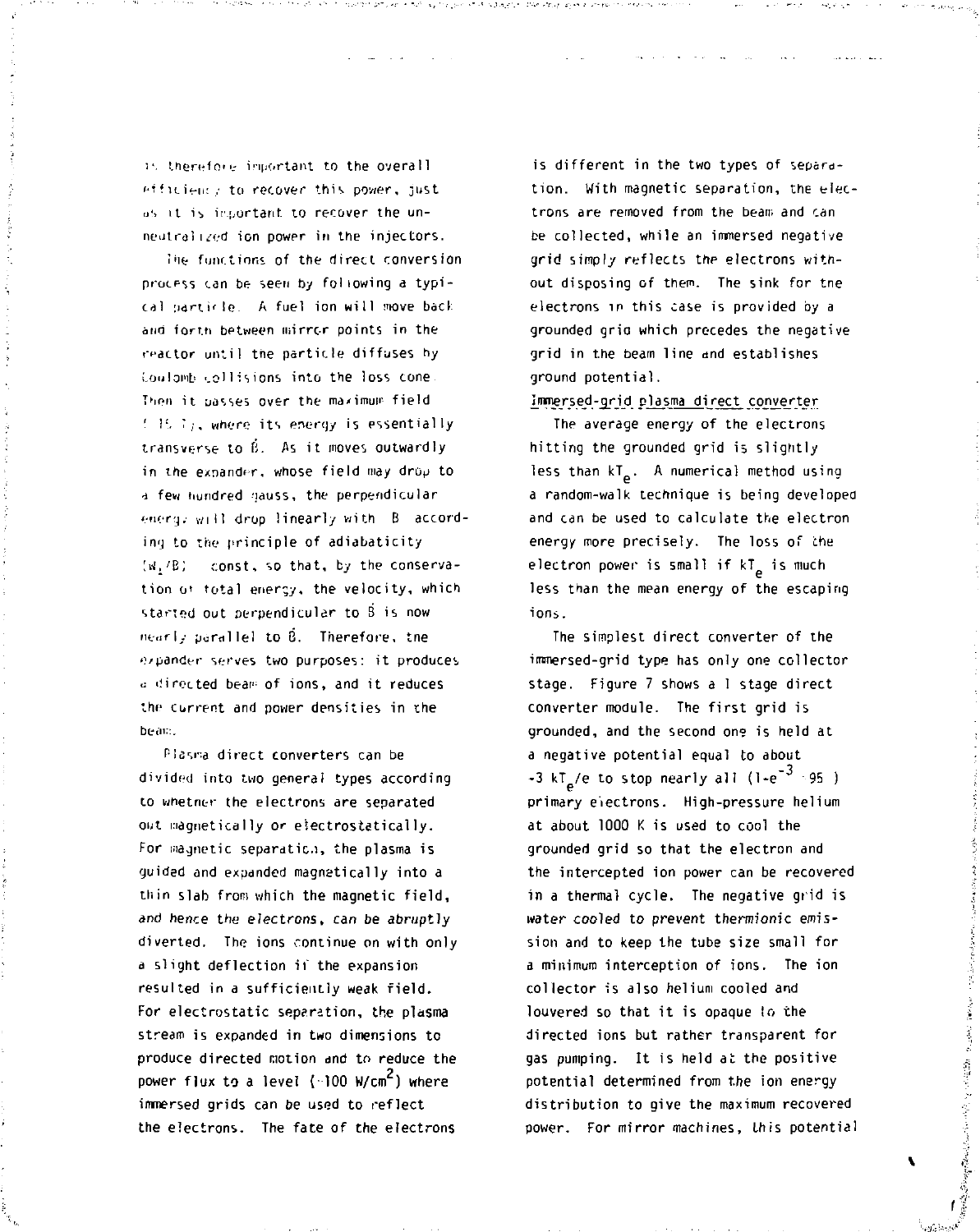is just equal to the parallel component ot the minimum energy per unit of charge, so that all ions can reach the collector and none are reflected. This potential is given by

$$
V_{coll} = Rz_0 \cos^2{\theta}/(R-1)
$$
,

where  $\theta$  is the maximum angle between the velocity vectors and the ragnetic field lines,  $\dot{x}_0$  is the ambipolar potential, and R is the mirror ratio in the confining magnetic field. In mirror machines,  $:_{\mathsf{C}}$  $5$  kT<sub>a</sub>/e.

The design shown in Fig 7 is for a mirror reactor<sup>(14)</sup> for whicl. the minimum energy of the escaping ions  $i<sub>s</sub>$  96 keV, the average energy is 146 MeV, and  $- = 0.20$  radians. After allowing for the *Qc* of the incident power that is carri J by electrons, the efficiency of the direct converter is 52 .

Behind the ion collector is a cryopunip with a water-cooled and an LN-cooled baffle. The pressure in the expander must be kept below about  $10^{-3}$  Pa  $(8 \times 10^{-5})$ Torr) to reduce the losses caused by





charge exchange between *\* ins* and gas molecules, Economics determine the optimum operating pressure for a reactor.

Any number of intermediate stages can be added to this basic · tructure by uning the concent of the Venetian blird direct converter. For that, the direct converter is tilted at a slignt angle relative to the incoming beam so that the tons. follow parabolic trajectories. Intermediate stages, each similar to a Venetian blind and each held at successively higher potential, are added with the slope of the individual plates adjusted for maximum transmission of the incoming ions. If an ion has insufficient energy to reach the next nigherpotential, it will be turnc: back, but with the wrong slope to get through the plates. Consequently, tne ions tend to be caught on the collector that is at the highest potential that the ion can reach Since the ions are collected on the hacks of the collectors, an electron suppressor grid is located directly behind each intermediate collector stage to control secondary electrons.

Figure 3 shows a three-stage direct converter module designed for a rirror *1* 14 1 frsion reactov ' for whicn tne leakage ions have a mean energy of 178 keV and a minimum of 100 keV. With that energy distribution, the efficiency of the direct converter is 60 after allowing for the 8 of the incident power which was carried by electrons. The module is 2,6-m square and the interelectrode spacings are each 1.0 m. The 1.0-m spacings are slightly less than the maximum allowed by space charge for the given power flux and energy distribution. Since the average power flux into the direct converter is only 45 W/cm<sup>2</sup>, the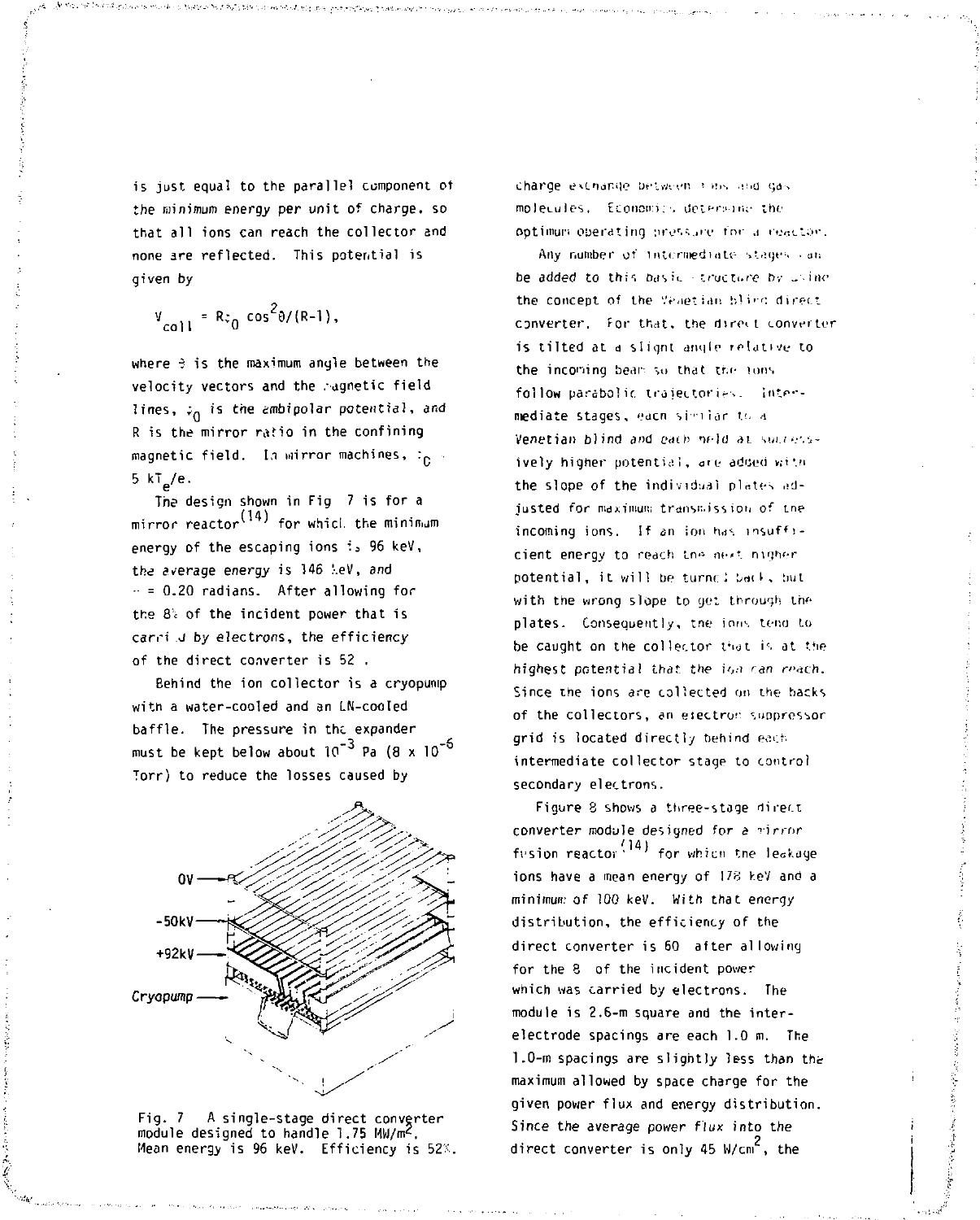



**negative grid and the two intermediate electrodes with their suppressor grids are made of carbon fiber and are cooled by radiation. The third stage is made up of a chevron pattern to allow gas pumping without transmitting either ions or radiation. It and the walls are cooled by 1000 K helium to allow thermal recovery of the excess ion energy and the radiated heat. A water-cooled baffle, a liquidnitrogen cooled baffle, and then the cryopump follow the third stage. The support posts are water cooled in order to keep the high-voltage insulators cool. 2 This design can handle up to 100 W/cm of incident ions, and more intermediate stages could be added. There is little to be gained by adding more than about five stages, however, because of the** 

**increased interception on early stages.** 

**Figure 9 shows possible locations of the two direct converters discussed above (141 on a mirror fusion reactor. ' The**  single-stage direct converter at the **bottom in the figure was kept small so that the lower half of the reactor r'n be lowered to allow access to the blanket. Only 20? of the power was allowed to go to the l-staqe unit, while 80" goes upward to the 3-stage converter. One of the 2-stage modules is shown being replaced.** 

**We have experimentally tested a 2 stage version of the Venetian blind direct (15) converter1 ' using an ion source and later using a plasma source, at the end of a magnetic expander. The measured efficiency varied with the energy of the incident ions in good agreement with the calculated efficiency. The measured efficiency of 65° was only slightly less than the calculated 69%.** 





*V* '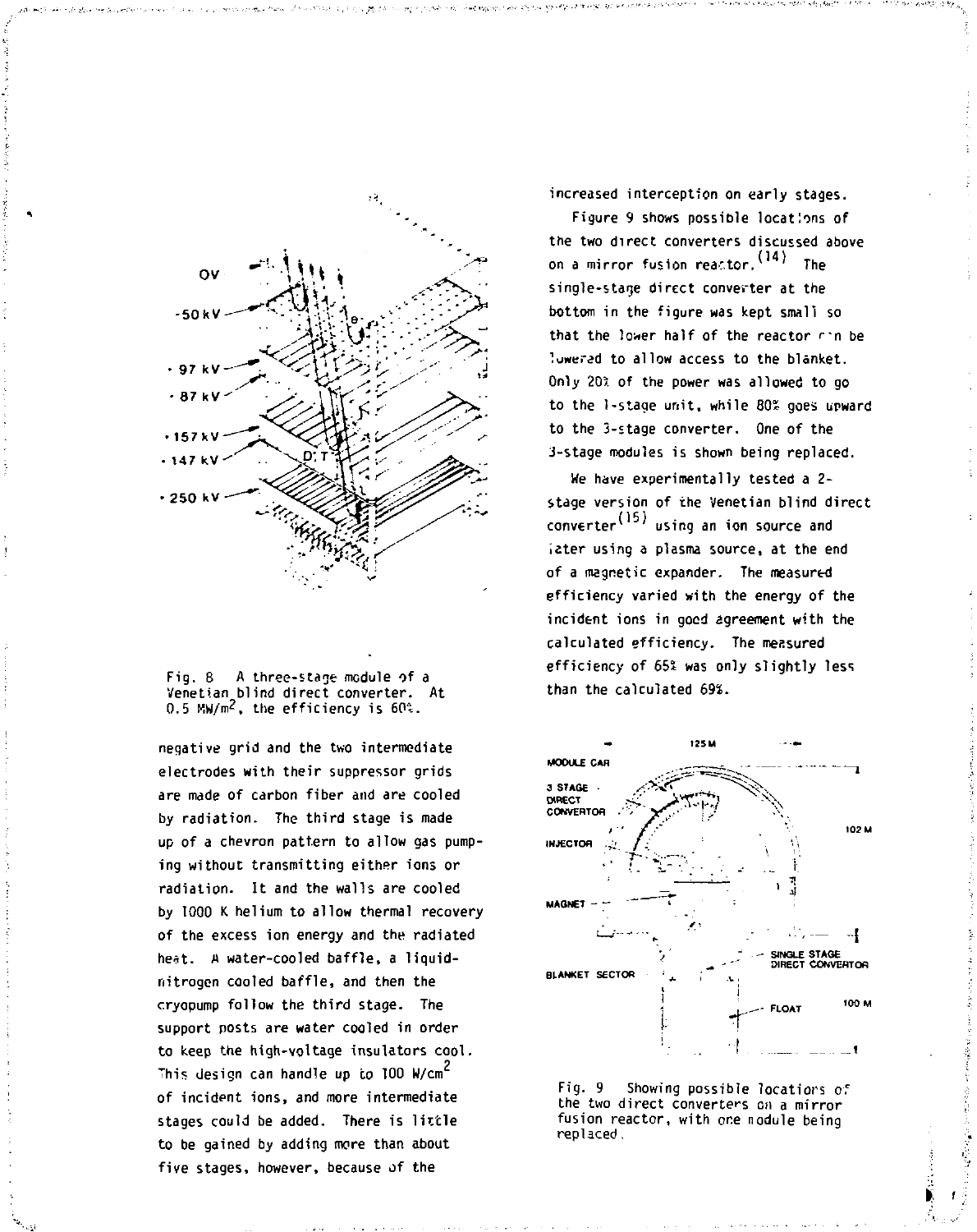## Slab-Geometry Plasma Direct Converter

We have studied two different direct converters of the slab-geometry type. Both depend on a magnetic expander to form the plasma stream into a slab of well directed ions. The magnetic field deviates abruptly at the entrance to the direct converter. Electrons, behaving adiabatically, are guided away, while energetic ions cross the field lines and enter the direct converter.

The simplest of the two direct converters is the space-charge dominated, 4-stage device $(3)$  shown in Fig. 10. It is similar to the beam direct converter discussed above. The first electrode is an electron repeller to stop any electrons that are not magnetically diverted. Without the electrons to neutralize their space charge, the ions repel one another and the beam diverges. Low-energy ions diverge more rapidly than high-energy ions, thus providing some sorting of the ions according to energy. The four electrodes are each at successively higher positive potential, and the resulting electric field enhances the sorting. The voltages applied to the four collectors are adjusted to maximize the power recovered. Their values depend on the ion energy



Fig. 10 Four-stage, space-charge dominated, plasma direct converter requiring slab geometry.

distribution.

Optimization was done using the DART computer code to calculate ion trajectories in the applied electric field plus the self-consistent space-charge field. The efficiency depends on the energy distribution and on che amount of space charge. Lower space charge allows higher applied voltages, and hence greater recovered power. An ansiysis shows that for a given energy distribution, the efficiency scales by the same expression as for the beam direct converter, but with different coefficients. For a triangular-shaped distribution (to approximate the efflux from a mirror reactor) and for a 300-to-l expansion into a thin slab, wo find

$$
\eta = 0.80 - 0.10 \, (\omega_n \tau)^2 (d/L).
$$

For example, we expect  $n \approx 0.65$  if the linear power density around the periphery of the fan-shaped expander is 3 MW/m of 200-keV  $0^+$  with a beam height of 0.73 m.

No allowance was made here for the power carried by the electrons, but it seems reasonable that the electron power might also be partially recovered since the electrons are magnetically deflected out of the ion beam.

The other slab-type direct converter used periodic electrostatic focusing and was proposed by  $Post<sup>(1)</sup>$  in 1969. Because of the large number of stages, this device is capable of high efficiency even with a broad energy distribution. However, its sensitivity to space charge makes this concept most useful for ion energies above 400 keV.

Immediately following the region of electron separation is the first stage of the direct converter. This stage is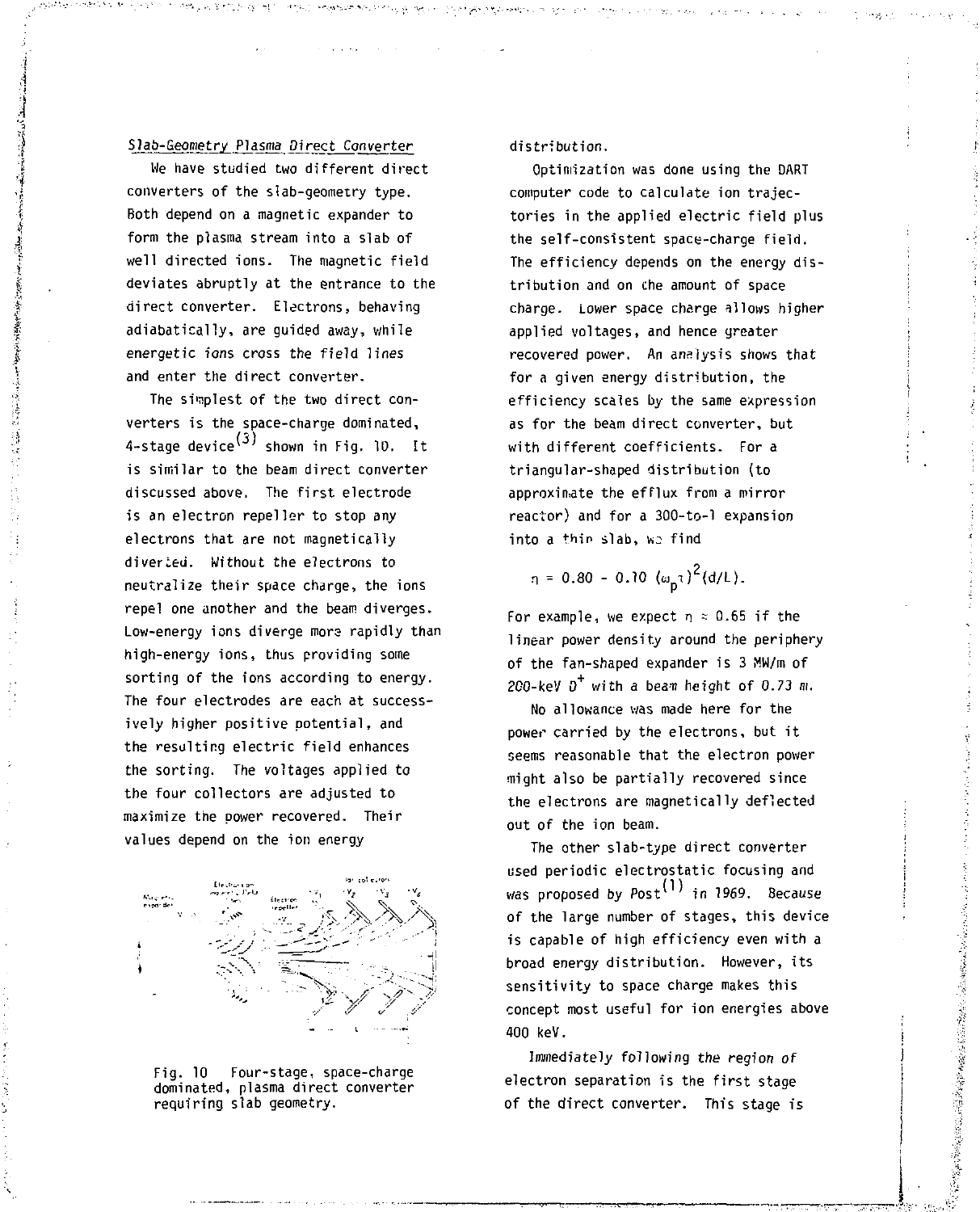**held at a negative potential to ensure the stopping of all electrons. In the collector region, the ion beam is electrostatically decelerated and kept from spreading out by the focusing effect of periodic electrostatic lenses. When the ion loses most of its energy, this focusing becomes unstable (overfocused), and the ion is driven into a collector cup, where it is caught on a high-voltage electrode. The dc current from these high-voltage electrodes provides an output of electrical power.** 

**Controlled the Second Second Second Second Second Second Second Second Second Second** 

**We have analyzed^ ' one particular kind of deceleration and focusing field given by,** 

$$
\frac{v}{v_0} = \frac{x}{L} + \frac{A}{2\pi} \sin\left(\frac{2\pi x}{L}\right) \cosh\left(\frac{2\pi Z}{L}\right) +
$$
\n
$$
\frac{C}{2\pi} \sin\left(\frac{2\pi x}{L}\right) \sinh\left(\frac{2\pi Z}{L}\right) .
$$

**The cosh term gives weak focusing, whereas the sinh term gives strong focusing, which allows higher densities to be handled in the presence of space-charge blowup. nti;3r potential functions could be investigated in order to optimise the collection process. However, we take the same form but with A = 0. In this case,**  there are three parameters  $(V_0, L,$  and  $C)$ **whose values can be adjusted in searching for the most efficient collection compatible with practical dimensions and electric field values. In Fig. 11, a collector is located** *every* **L/2, whereas for the cosh term a collector is located every L; thus, the direct converter overall length is effectively halved by the use of strong focusing for the same number of collectors.** 

**In Fig. 11, the curved electrodes and the plane parallel electrodes lie on** 





**equipotential surfaces as defined by the above equation. Un the collection side, the electrode is made of a grid of wires to allow the ions to pass through and be caught on collectors at potentials that are higher than those of the grids.** 

**The DART computer code was used to optimize the efficiency by varying the parameters. Individual trajectories were followed in ion beams with a specified energy distribution and current density. Certain qualitative features emerge from this parameter search. For C greater than optimum, efficiency declines because of particles being collected too soon (at too low a potential). On the other hand, for C less than optimum, efficiency loss is mainly caused by so-called "retrograde" particles, those particles that turn around and escape without being collected.** 

**In this type of direct converter, space charge has a deleterious effect. The electric field due to space ciiarge in the beam tends to defccus the beam. Increasing C partially counteracts this effect since the focusing field is proportional to C. The condition that the applied perpendicular field, E <sup>i</sup> = 3V/3Z, be stronger than the field due to space charge everywhere in the beam reduces to** 

 $(\omega_{n} \tau)^{2}$  < **c**,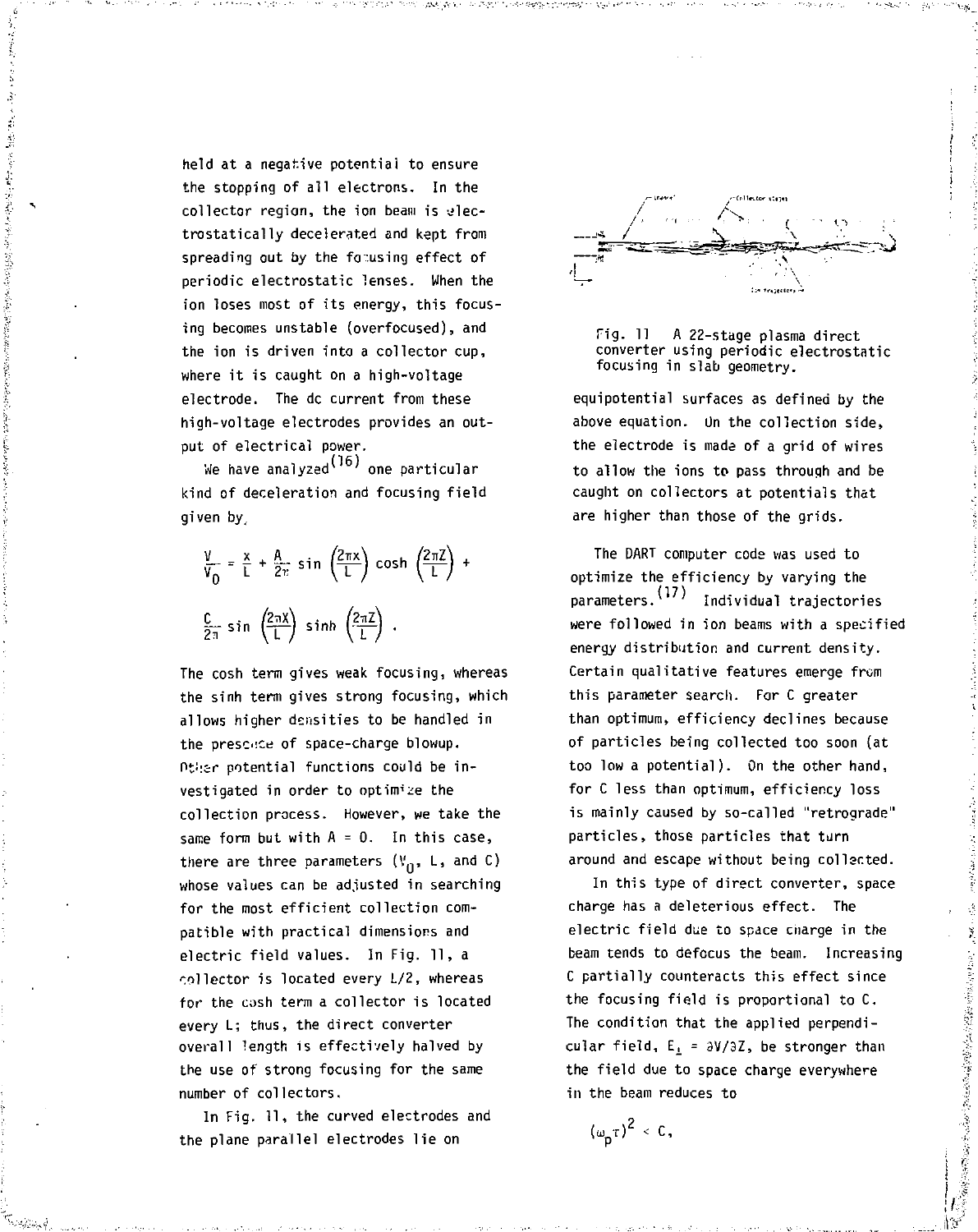**where** *u* **ii the ion plasma frequency and T = L/v as before, but now L is the spacial period in the periodic structure. Thus, as the power density is increased C must •.iso be increased, with the penalty described above.** 

**By optimizing the parameters in our numerical simulation studies of beams**  with different densities, we find<sup>(16,17)</sup> **that the efficiency, n, varies as** 

$$
n = n_0 - k(\omega_p \tau)^2 (d/L)^2.
$$

**This relation was also predicted by Marcus and Watson.** (18) When restated in **terms of the linear power density. P, (watts per metre of periphery around the expander), the efficiency becomes** 

$$
n = n_0 - k' P_x W^{-2},
$$

**where W is the mean ion energy. Beam thickness, d, is assumed to be propor**tional to W<sup>1/2</sup> here. For a flat-topped **energy distribution with W = 600-keV D**  and  $P_0 = 3$  MW/m, we find numerically that  $n = 0.65$  if  $n<sub>0</sub> = 0.85$ . We have included **all non-space-charge-related losses in** *r,..* 

**In the design of a reactor, a compromise must be made between a large expander giv**ing a low P<sub>o</sub> and hence a high n, and a **small expander that is less expensive. Figure 12 shows a drawinq of a conceptual**  design of a reactor<sup>(19)</sup> equipped with **a fan-shaped expander and a periodicfocusing direct converter. The overall diameter is 275 m, and the output from the direct converter is 1 GW in this design.** 

**The periodic focusing concept was tested in a series of scaled experiments.'1 6 , ' Physical size scales with orbit size in the expander, and space-charge effects scale according to** 



**Fig. 12 A mirror fusion reactor with a fan-shaped expander and periodic focusing direct converter.** 

**the expressions discussed above. The experimental results agree with those from numerical simulation.** 

# **Alternate Concepts for Plasma Direct Energy Conversion**

**Several other concepts have been proposed.** 

**Parabolic Trajectory Concept: The idea is to form the plasma stream into a narrow, well directed slab and remove the electrons by electric and/or magnetic fields. Then the ions enter a region of uniform electric field whose direction is nearly but not quite directed against the ion flow direction. The ion will slow down and bend following a parabolic trajectory. Since different energy ions have different trajectories, the slowing down progress leads to spacial separa'ion of the different energy groups and allows collection on many electrodes whose voltages nearly match the initial ion energy. The concept was independently**  conceived by a Soviet group<sup>(21)</sup> and by Barr. (22) The idea was analyzed and **shown to be very efficient** *(98%).* **How** ever, the concept has been shown<sup>(22)</sup> to **be sensitive to space-charge effects;**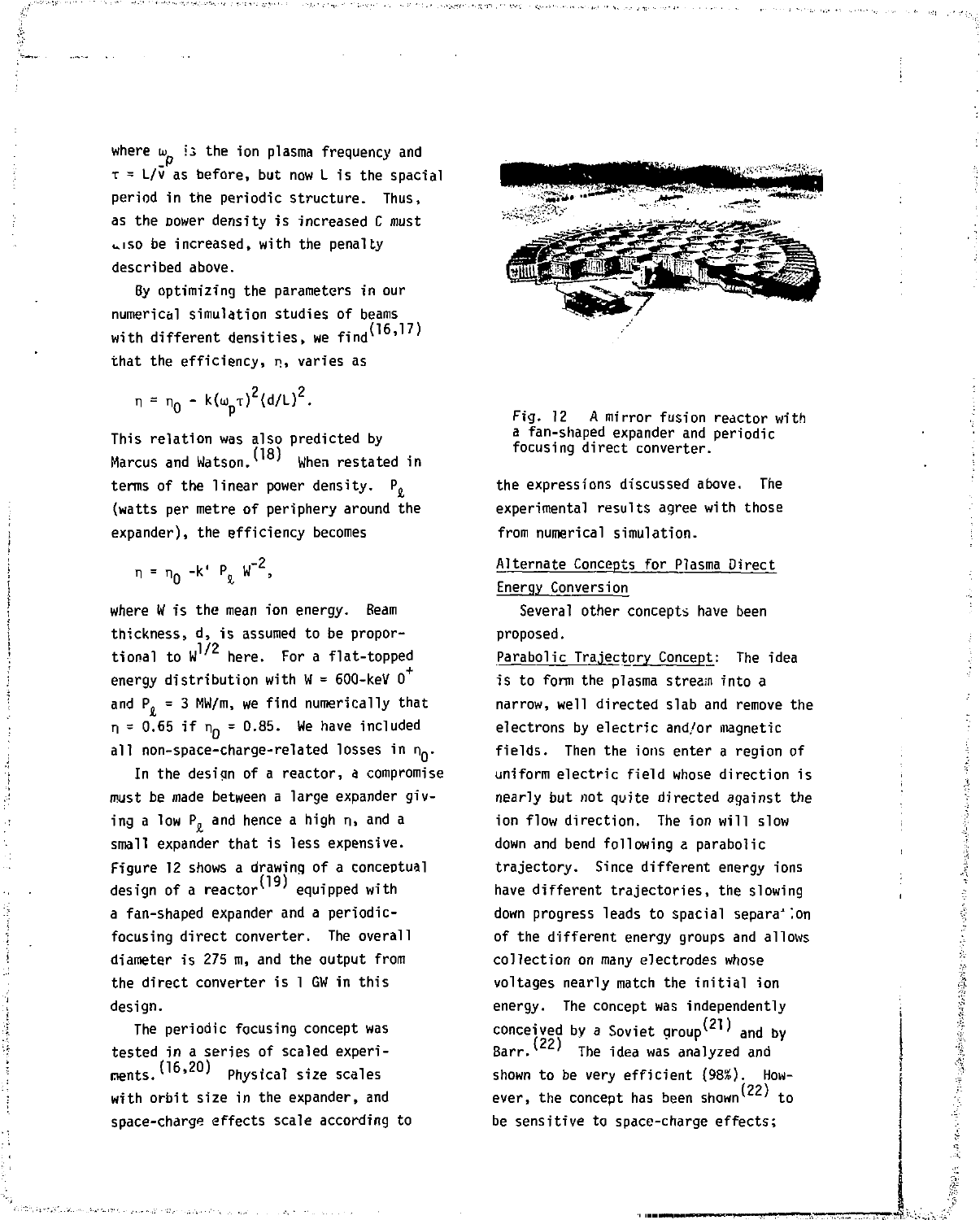nerice, the concept seems uninteresting from a cost per unit of power standpoint. EXB Concepts: The idea is to use the different  $E \times B/B^2$  drifts of different energy particles to produce energy separation. Two different concepts were  $p$ roposed,  $(5, 23)$  but neither seemed very promising and were not pursued. Cj/clotrcn Resonance: The concept due to  $\frac{\epsilon_{\text{correcter}}(24)}{\epsilon_{\text{first}}}$  is to form a slab beam as in the case of the 22-stage concept but have a magnetic field continue through the deceleration region. A periodic transverse electric or magnetic field is superimposed so that spatial cyclotron resonance occurs for particles as they slow down. Once near resonance, the particle energy transverse to the guide field increases rapidly with a corresponding increase in gyroradius. Collectors *dre* arranged to catch these slowed down ions. A netailed evaluation of this coiv-ept has net been made nor has a comparison to the 22-stage periodic focusing cuncept been made.

Traveling Wave: An electrostatic wave is inposed with electrodes such that the amplitude increases with distance and the wave velocity slows down. The  $idea<sup>(25)</sup>$  is to trap ions in the wave and then slow these trapped ions down. The concept is space-charge limited to about the same power as the 22-stage concept and appears to be limited to about 50'. efficiency. Good coupling or loading of the electrical circuit by the beam may be a problem.

Electric Field Deflection: This concept, due to Hamilton,`¯ 'is based on the idea that an electrostatic deflection of a beam results in a larger-angle deflection for lower-energy (momentum) ions than for higher-energy ions. Once energy separa-

tion occurs, then deceleration by impersed grids can be done. This concept has not been studied sufficiently to determine its limitations, but it is expected to be about 70% efficient and to handle about as much power as the 22-stage concept.

#### Cost Anajysis and Comparison

The choice of a particular type of plasma direct converter will depend on the economics of the particular application. For a fusion power reactor, the parameter to be minimized will probably be the total cost per unit of net electrical power output (S/kWe). Other considerations, such as the effect of waste heat on the environment, may however, require high efficiency even if that means an increased cost. In the case of a D-T fueled mirror reactor, the output from the direct converter accounts for r,ughly half of the gross electrical output. Therefore, the efficiency of the direct converter has a strong effect on the net electrical output. An expensive direct converter may produce the lowest S/kWe even if it is only slightly more efficient than any less-expensive one. This situation also exists in an advanced fuel reactor, since the direct converter will handle most of the power. On D-T fueled tokamaks and on fusion-fission hybrids, the direct converter handles only a small fraction of the total power, and its choice will be dictated by other considerations such as magnetic field geometry and pumping requirements.

Cost estimates can be scaled from the various conceptual designs that have been published on different direct converters. In comparing the costs, it must be kept in mind that the assumptions that were used in making the different cost esti-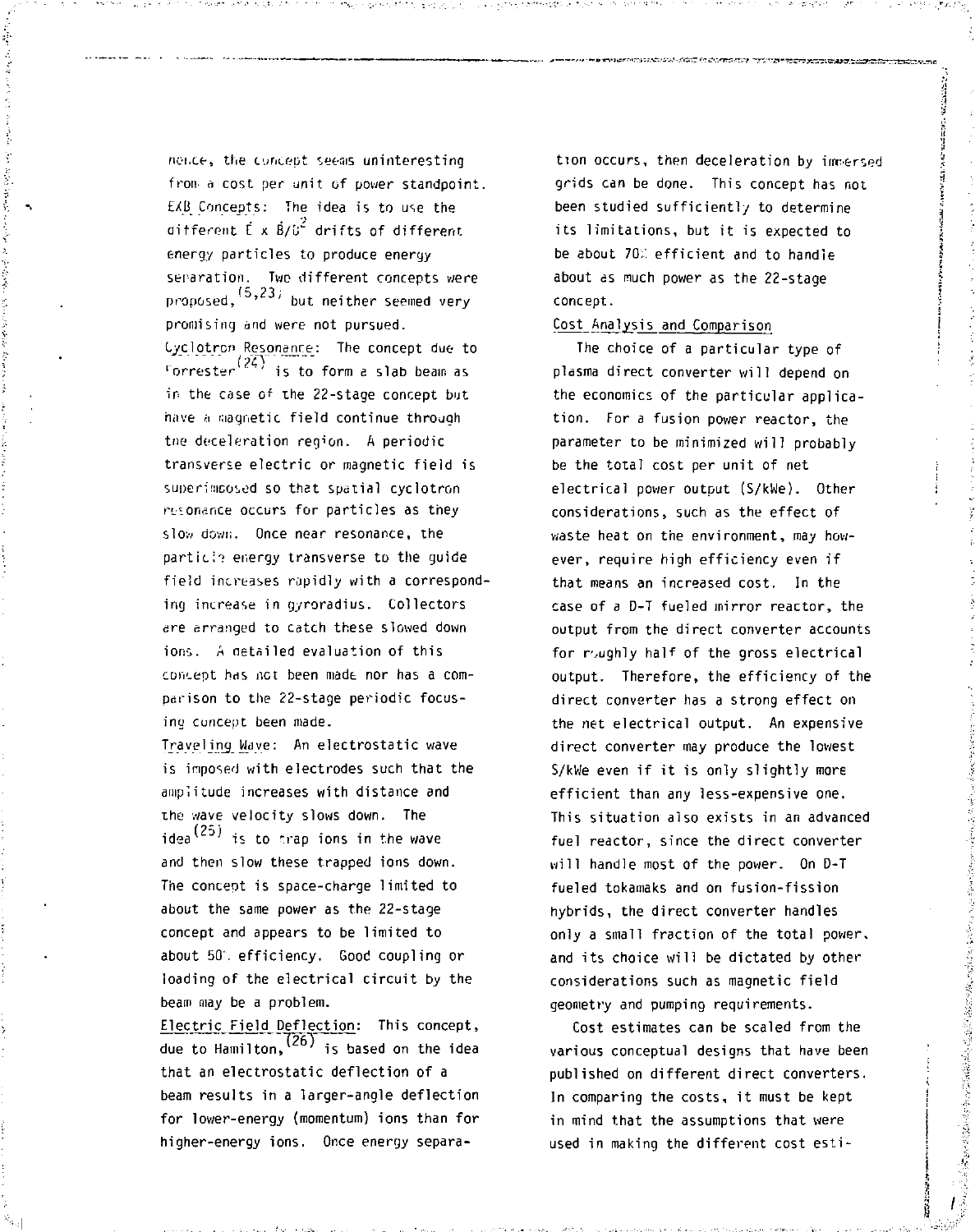**mates were not all the same. However, the following examples demonstrate the main differences:** 

**Venetian Blind: In Ref. 14, a 3-stage Venetian blind direct converter for ions with 170-keV mean energy (See Figs. 8 and 9) was estimated to cost S260 per kilowatt handled. Of this, \$90/kW was due to the cryopump. Since the efficiency was about 603;, the cost amounts to S430/ kWe. It appears that a minimum of about S290/kWe would be obtained (but the efficiency would drop to 53%) if the number of stages were reduced to two and if the area of the cryopump was reduced. The decrease in efficiency is due mostly to the loss of ions by charge exchange because of the reduced pumping. Pumping costs dominate at lower ion energy. At 80 keV, the minimum cost would be about S460/kWe, and 154 of the ions would charge exchange before reaching the direct converter.** 

**Periodic Electrostatic Focusing: In Ref. 19, an estimate of S280 per kilowatt handled (1976 dollars) was obtained for a 22-stage direct converter and a large fan-shaped expander (Fig. 12). That design was for ions with a mean energy of 600 keV and for a power density of 3 MW/m. Since the efficiency was about 73%, the net cost was S380/kWe. At lower energy, the cost would be much higher, varying roughly in proportion to the inverse fourth power of the energy. This is because of the planar expansion and the sensitivity of the efficiency to the power per linear metre, while the cost varies approximately as the surface area.** 

**Space-charge Dominated Four-Stage: No cost estimate has been made for this type of direct converter, but the cost** 

**at 200 keV must be roughly the same as for the periodic focus oevice at 600 keV and the same power density because the expander would be nearly the same in both cases. However, at 200 keV the cost of the cryopump is significantly greater than at 600 keV. At 200 keV and at 6 MW/m the net cost would be approximately S280/kWe for a 55 efficient direct converter. The cost would increase rapidly as the energy is decreased because of the planar expansion and because of the greater pumping area that would be needed. Technology** 

**The design of a direct converter must offer solutions to the technological problems associated with heat removal and voltage holding in the presence of 1 MW/**  *<sup>2</sup>m* **of incident energetic ions and electrons. Heat Removal: Because direct converters are not 100" efficient, a significant fraction of the incident power is converted to heat. This heat must ne removed to limit the temperature of the various surfaces, yet it must be removed at as high a teoiperature as possible to allow its use in a thermal bottoming cycle. In the case of immersed-grid direct converters, the problem is complicated h/ the fact that most of the structure must be kept highly transparent to the in- ident ions. For this reason, both conceptual designs of Venetian blind direct converters that have been done used radiatively cooled intermediate stages. Ihe walls and the last stage receive the radiated heat and** *dre* **convectively cooled**  with high-temperature ( 1000 K) helium.

**The grids can be radiative!/ cooled if the total incident power flux is less than 2 about 1 MW/m . At higher power flux, the grids become hot enough to emit thermionic electrons that seriously degrade the**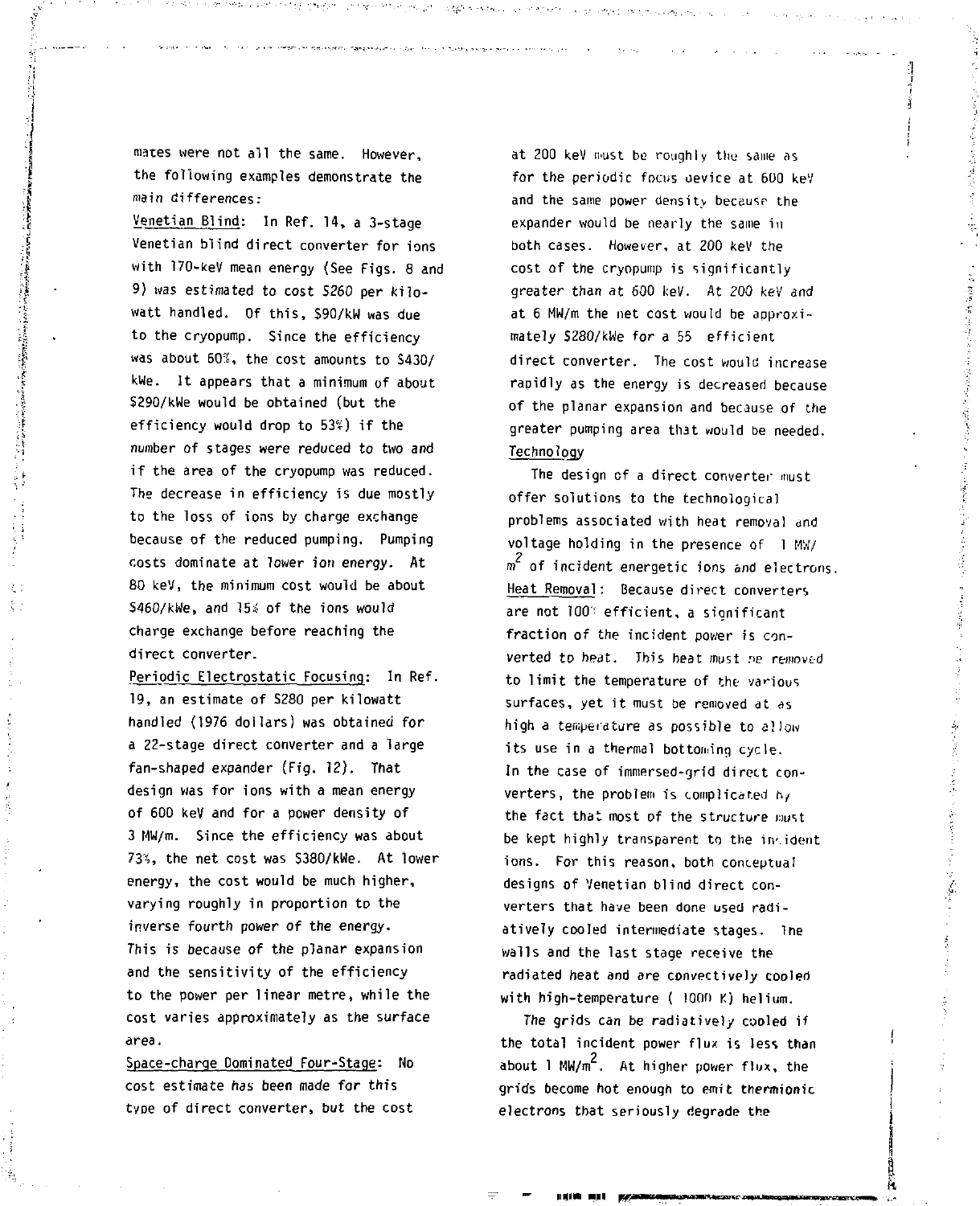efficiency. Up to about 5 MW/m<sup>2</sup>, con**vectively cooled tubes can be used if the loss due to interception on the tubes and the manifolds can be tolerated.** 

**Convective cooling at higher temperature and hence high pressure is complicated by the different high voltages. Either heat exchangers designed to stand off high voltage, or insulators designed to confine high pressures at high temperature, may be used.** 

**Choice of Materials: Those structures that are cooled by radiation must be made of conducting materials that can withstand high temperatures (up to 1800 K). The choices are the refractory metals or carbon. Either woven or monolithic structures made of carbon have interesting possibilities. One objection to the use of carbon is that the sputtered carbon could cause the embrittlement of nearby hot, refractory metals.** 

**Convectively cooled grids require materials that have high tensile strength to withstand the hoop stress and the thermal stress in small, thin-walled tubes. The alloy Ta-10 W was chosen as a superior material under similar conditions in the first wall of the Fusion Engineering Research Facility (FERF) design.'<sup>2</sup> '** 

**Electrode Damage and Voltaqe Holding: Electrodes will be bombarded by ions causing both short-term and long-term problems. The short-term problem is expected to be a degradation of voltage holding due to roughening of the surface due to blistering produced primarily**  by He<sup>\*\*</sup> bombardment. This problem is discussed in Ref. 28. For typical **power levels (-100 W/cn ), the dose of** 

**10 cm" is reached in 8 hours. Voltage-holding tests on tungsten and niobium electrodes that were blistered**  with a 300-keV He<sup>+</sup> beam showed a signi**ficant voltage-holding degradation, but proper conditioning such as high-temperature operation allowed voltage to be held as high as with unbombarded elec- (29) trodes. Sputtering may also lead to roughening of the surfaces, but again at elevated temperatures the voltage-holding properties may not be degraded.** 

**The long-term damage problem will be the erosion of electrodes due to sputtering and build up of sputtered material. This process will set replacement times for electrodes and will be most severe for the thin radiation-cooled grids of the immersed-grid concept. Present estimates give an erosion rate of 0.02 mm/yr for tungsten wires and a considerably faster rate for carbon fibers.** 

**Chemical Compatibility: One material under consideration for electrode material is graphite due to its good high-temperature properties and low cost. One potential problem is chemical sputtering due to formation of methane. Another potential problem is the tritium holdup that is not possible to predict because of the lack of experimental data.** 

Another problem<sup>(30)</sup> is the chemical **reaction with metals at high temperatures. For example, one concept called for graphite platelets strung on tensioned tungsten wires. The tungsten wires will quickly form a carbide layer which is so brittle as to be unusable. Present concepts that use graphite electrodes use metals only**  at relatively low temperatures (<1000 K).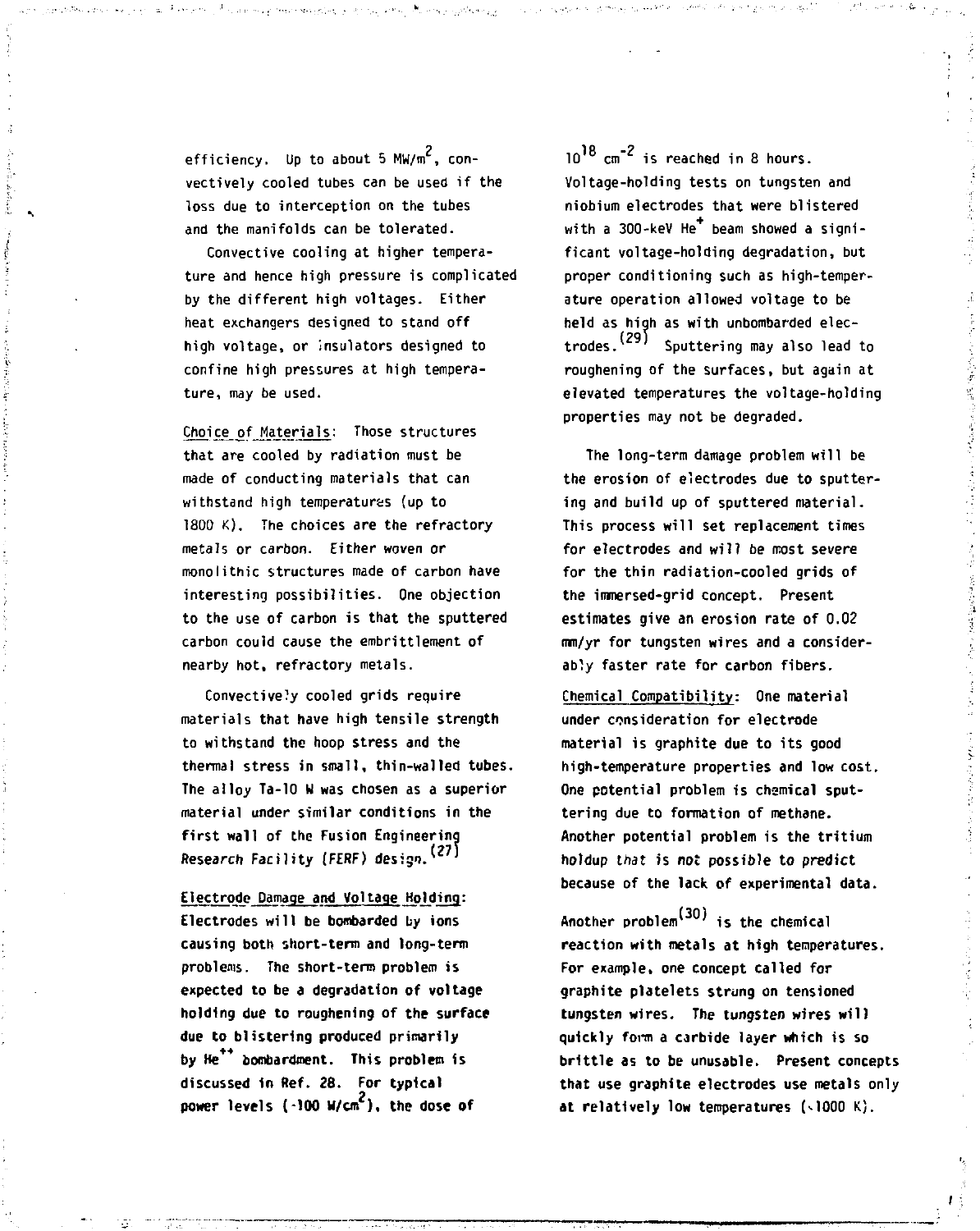Insulators: Insulators used in direct converters wi11 have to be very wel1 designed to stand up to the harsh environment. , radiation will have to be kept down to a certain level to prevent **the**  insulator from becoming a semiconductor with a catastrophic breakdown. Replacement will be set by neutroninduced damage and possibly surface deteriortion due to neutron and charged particle sputtering. The insulators will have to be well shielded from sputtering. Special cooling will be required to prevent the insulator properties from being seriously degraded by high temperatures. The whole question of insulator requirements and an assessment of the technology of insulators for mirror fusion reactors has recently been reviewed.<sup>(31)</sup> Application of Plasma Direct Converters

В

# to Toroidal Reactors

A number of problems arise when applying plasma direct converters to toroidal reactors. A divertor must be designed which will lead or guide plasma leakage ions and electrons out of the toroidal confinement region to the magnetic expander before cross-field diffusion to the walls can cause plasma cooling due to wall reflux. In the reversed-field mirror reactor, an axial diverter is part of the equilibrium configuration itself and is not expected to be a problem. In the case of the tokamak, poloidal and toroidal (bundle) diverters are being investigated, and difficult technological problems are in evidence. Once the plasma is diverted and guided past the toroidal coils, magnetic expansion is not difficult.

The next problem appears to be the conflict between the direct converter operating efficiently at higher energies

I 50 keV) and the plasma wanting to operate at lower energies ( 50 keV) due to power-density related costs. The reason the direct converter wants to operate at relatively high energies is that the ions can be lost due to charge exchange in the flight path from the divertor to the collector, i.e., in the magnetic expander. The probability of charge exchange drops rapidly as the energy is increased. For example, we find the direct converter efficiency is halved if the mean energy drops from above 100 keV to 50 keV in one particular case.  $(17)$  We find a very encouraging effect that tends to alleviate this problem: the edge (separatrix) of the toroidal plasma is at a fairly high positive potential due to ambipolar plasma flow to the grounded wall (first direct converter electrode). The plasma ions have a mean energy of order 3/2 kT. when they leave the toroidal region, but  $\alpha$ ain an energy et where  $\alpha$  is some as yet undetermined multiple of  $T_{\alpha}$ . A deleterious effect is that the temperature of the leaking ions will tend to be lower than the bulk of the contained ions because of a number of effects such as radiation cooling of the outer layers, and cooling due to wall reflux.

The technological and economic aspects of the converter design are not expected to be different for toroidal application than for mirror application except as noted above.

医前列腺 建美国国际产品等于医学的工作

こくちょう 海底海岸 高原の音楽を示す あきんゆう ソル

# CONCLUSION

A number of different concepts for direct energy converting plasma end losses and ion beams in neutral-beam injectors have been proposed and experimentally verified. Theoretical analysis aided by computer simulation has resulted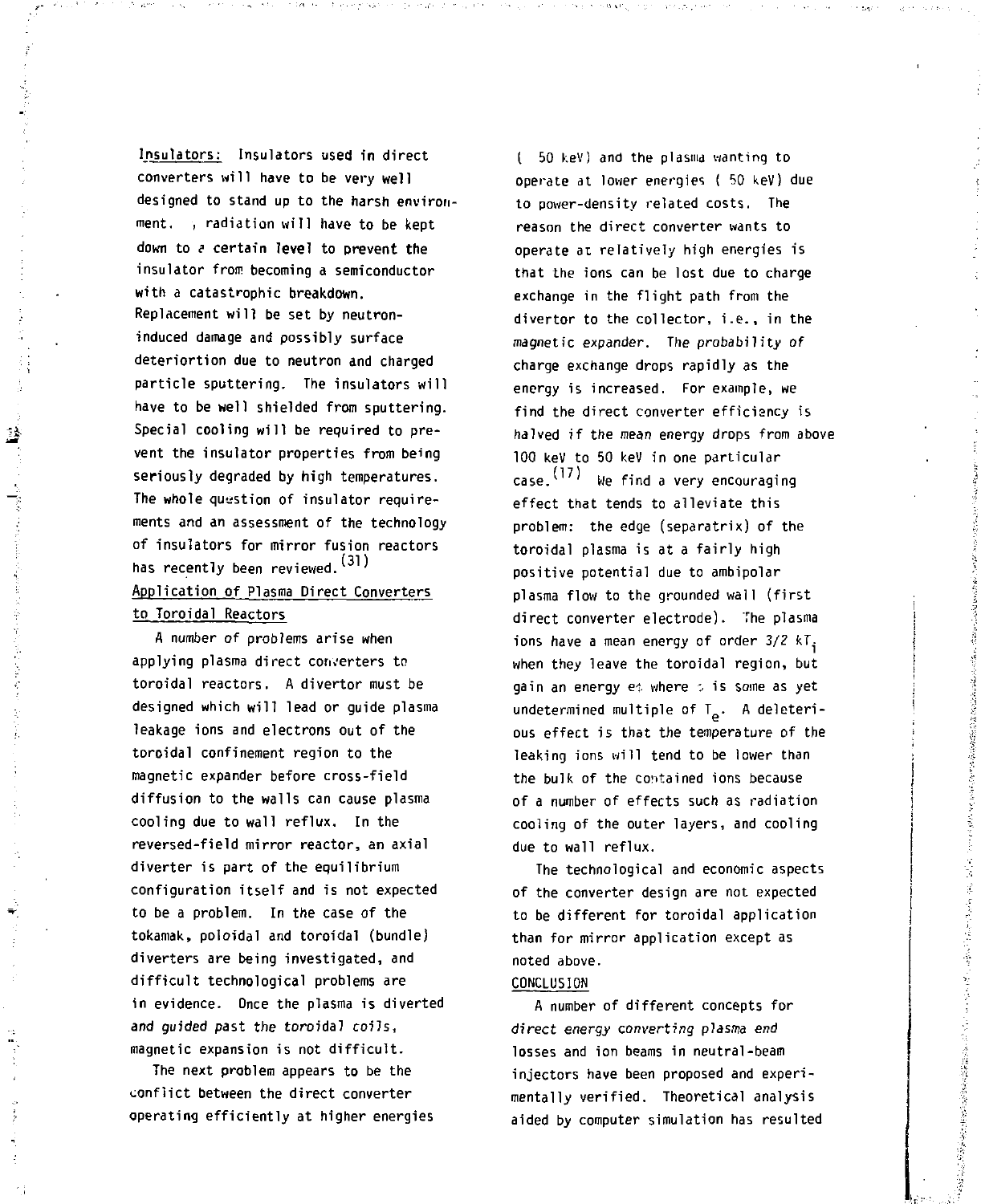**in design scaling laws that have been tested at relatively low voltages and low powers; now we are in the process of going from the scientific feasibility stage to the development stage. We are preparing tests at over 100 keV and powers exceeding 1 MW (0.5 MW/m for the plasma direct converter). Past accomplishments include a 22-stage plasma converter tested at 91% +** *2%* **efficiency with**  **a steady plasma, a 2-stage Venetian blind plasma converter at 65\* +** *2%* **with a plasma source, and a 15-keV, 2-kW ion beam at 70 + 2% efficiency. We are preparing a 120-keV 1-MW ion beam recovery test and a 100-keV, 2 0.5-MW/m Venetian blind plasma converter test. For the future, we plan to integrate the beam direct converter into the neutral-beam injector for the TFTR.** 

#### **REFERENCES**

- **1. R. F. Post, In Proc. British Nuclear Engery Soc. Conf. on Nuclear Fusion Reactors (Culham Laboratory, Culham, England, 1969), pp. 88-111.**
- **2. R. W. Moir, and W. L. Barr, Nucl. Fusion 13, 35 (1973).**
- **3. S. J. Gitomer, W. L. Barr, and R. W. Moir, Bui. Am. Phys, 5oc. 19, 878 (1974).**
- **4. R. M. Moir, First Topical Meeting Tech. Contr. Nucl. Fusion (Proc. Conf. 740402-P1, San Diego, 1974) 1, 432.**
- **5. R. F. Post (Chairman), Preliminary Report of Direct Recovery Study, Lawrence Livermort Laboratory Rept., UCID-15650 (1970).**
- **6. M. Fumelli, and F. P. G. Valckx, "The Annular Duopigatron and Direct Recovery of the Charged Beam Fraction, " Proceedings Second Symposium on Ion Sources and Formation of Ion Beams, Berkeley, California, 1975 (LBL-3399, 1974.)**
- **7. R. W. Moir, W. L. Barr, and G. A. Carlson, "Direct Conversion of Plasma Energy to Electricity for Mirror Fusion Reactors," in Proc. Fifth Conf. Plasma Phys. and Controlled Nuclear Fusion Research, Tokyo, Japan, 1974 (IAEA, 1975) \_3, P- M M**
- **8. D. J. Bender, W. L. Barr, and R. W. Moir, "Performance Analysis of In-line Direct Converters for Neutral Beam Sources", in Proceedings of Sixth Symposium on Engineering Problems of Fusion Research, San Diego, Calif., 1975, also Lawrence Livermore**  Laboratory, Rept. UCRL-77239 (1975).
- **9. P. Raimbault, Etude Numerique de Certaines Methodes de Recuperation d'Enerqie dans les Injecteurs'de Neutres, LURATOM Rept. EUR-CEA-FC-780 (1975).**
- **10. P. Raimbault, In-Line Electrostatic Energy Recovery System for Fast Neutral Particle Injectors without Beam Interception, EURAT0M Rept. EUR-CEA-FC-823 (1976).**
- **11. J. H. Fink, W. L. Barr and G. W. Hamilton, A 225-MH Neutral In.iection System for a Mirror Fusion-Fission Hybrid Reactor, Lawrence Livermore Laboratory, Rept. UCRL-76704 (1975).**
- **12. B. C. Hoviard, W. L. Barr and R. w. Moir, DART: A Simulation Code for a Oirect Energy Converter for Fusion-Reactors, Lawrence Livermore Laboratory, Rept. UCRL-51557 (1974).**
- 1976 IEEE International Conference on Plasma Science, Austin. Texas (1976).
- **14. G. A. Carlson and R. W. Moir, "Mirror Machine Reactors", Session V this meeting.**